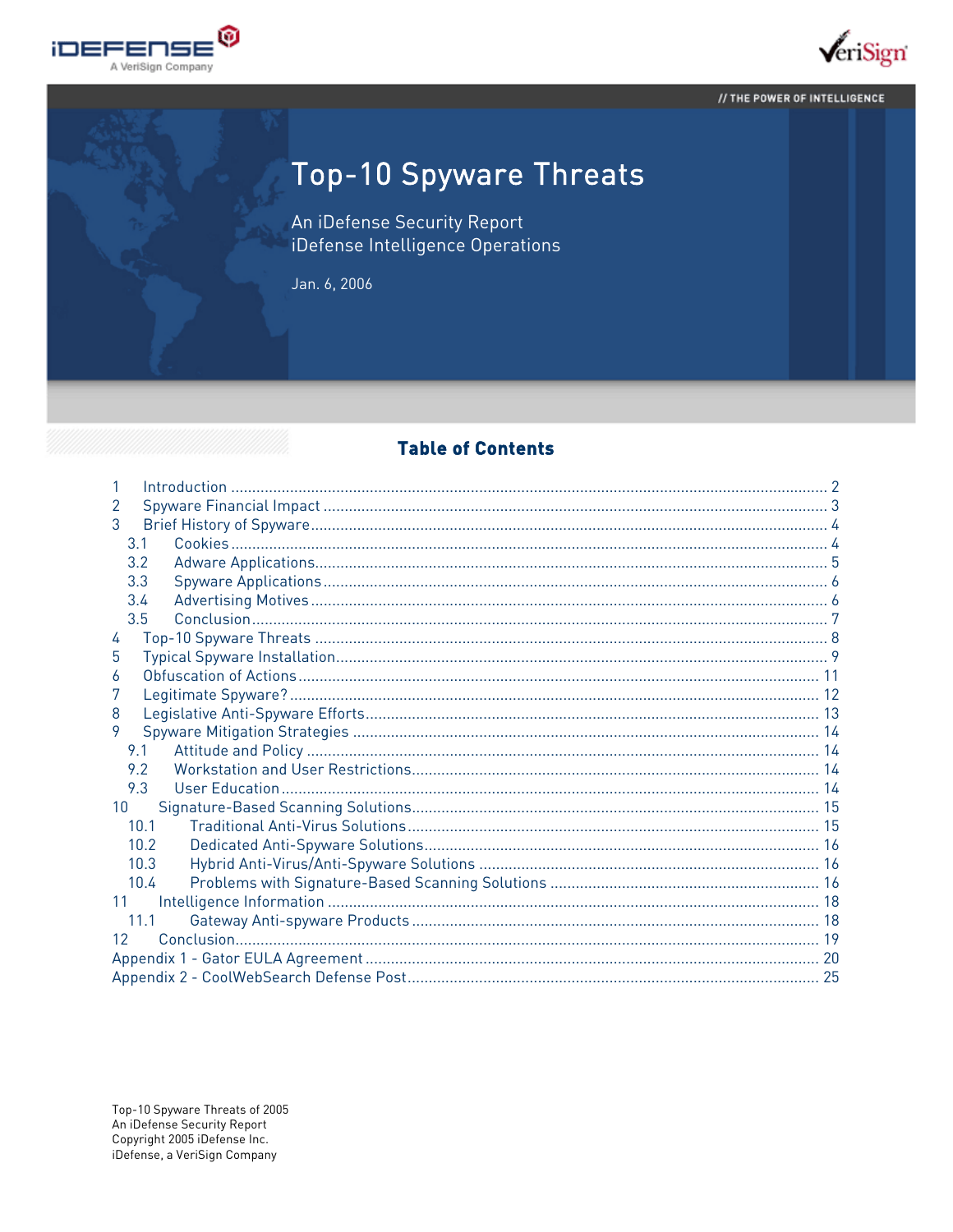## 1 Introduction

As most people herald the arrival of 2006 with fanfare, the creators of spyware and adware applications continue inexorably toward the goal of maximizing revenue from their creations. The automatons that they set into motion do not take holiday breaks, preferring instead to lie in wait for the next user gullible enough to download, install and use the malicious software and provide financial benefit to the spyware distributors. Spyware is a perfect example of the growing trend in which questionable entities exploit the Internet for financial gain. The last few years have proven that malicious code, and its cousins adware and spyware, have become the *raison d'être* for many computer professionals. Additionally, the fine line between the malicious code camp (writing and distributing worms, viruses, Trojan horses and combinations thereof) and that of adware and spyware (writing code that is "questionable" at the least) is blurring, and successful techniques used by one faction are often, and quickly, incorporated into the products of the other. There is even a fast-growing trend of adware and spyware being deployed by means of malicious code droppers and websites - all in the pursuit of easy money.

What, exactly, are adware and spyware? The answer depends on the source, and 10 people (or 10 online definitions) would return 10 distinct answers. However, at the core of all responses would be the words "unwanted," "questionable" and "unknowingly." For this reason, with regard to this report, iDefense refers to both adware and spyware applications as "spyware." Furthermore, iDefense defines "spyware" as:

Unwanted or questionable code that is installed on a computer without the users' explicit knowledge and which is designed to monitor and report upon, in any manner, activity of the users or the computer upon which it is installed.

This definition is, of course, different from those already found online, but does summarize the essence of spyware. It is important to note that nowhere in the iDefense definition is the term "illegal" used. This is because spyware applications are legal under today's regulatory legislation. Note also that the definition is conservative and non-judgmental in its terminology, lessening the civil liability associated with publishing an article of this nature.

Irrespective of legality, however, spyware is a substantial drain on all computer users' financial resources.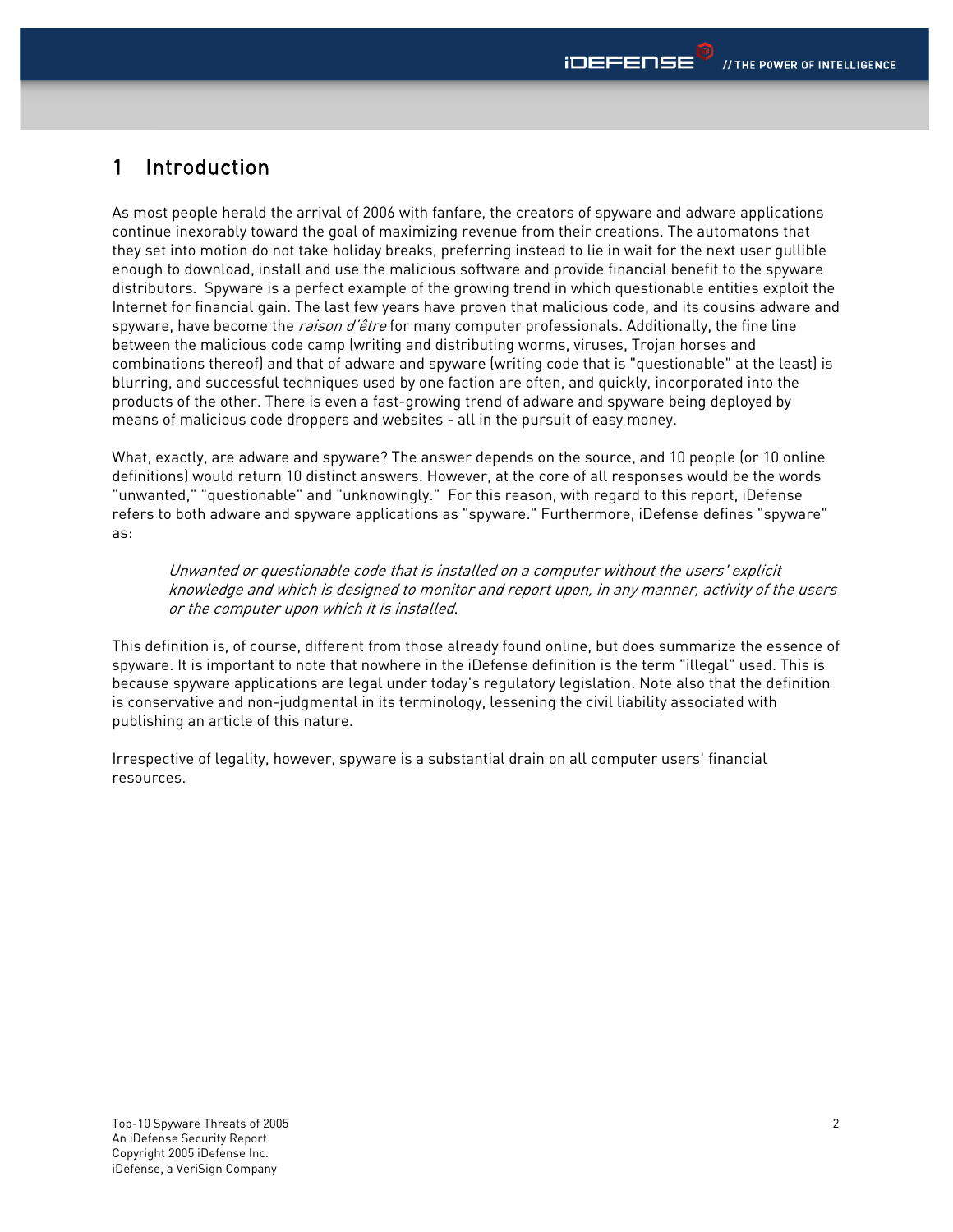## 2 Spyware Financial Impact

In 2004, the spyware industry is estimated to have earned more than \$2 billion through the distribution and installation of applications designed to monitor and report its victim's activities (Webroot Software Inc., State of Spyware Q1-2005, April 2005).

Conversely, the corporate anti-spyware industry earned an estimated \$100 million and is projected to reach \$1.2 billion in revenue by 2010 (The Radicati Group, http://www.radicati.com/cgilocal/brochure.pl?pub\_id=511&subscr=&back\_link=/reports/single.shtml, June 2005).

A recent America Online/National Cyber Security Alliance study showed that 61 percent of personal computers contained spyware that the user did not know about (AOL/NCSA Online Safety Study, http://www.staysafeonline.info/pdf/safety\_study\_2005.pdf). Furthermore, an evaluation of the "best" antispyware packages showed that no single package can remove all spyware, which means that more than one anti-spyware package must be purchased and used to ensure that a computer is secure. And, as if preventing and removing spyware were not expensive enough, regulations such as the Sarbanes-Oxley Act of 2002 - Section 404 (SOX 404), the Gramm-Leach-Bliley Act of 1999 (GLBA) and the Health Insurance Portability and Accountability Act of 1996 (HIPAA) place the onus of securing data on the shoulders of the business entities housing said data, without consideration for potential intrusions caused by legitimate or non-legitimate spyware applications. Consequently, a breach of these regulations may result in additional financial loss.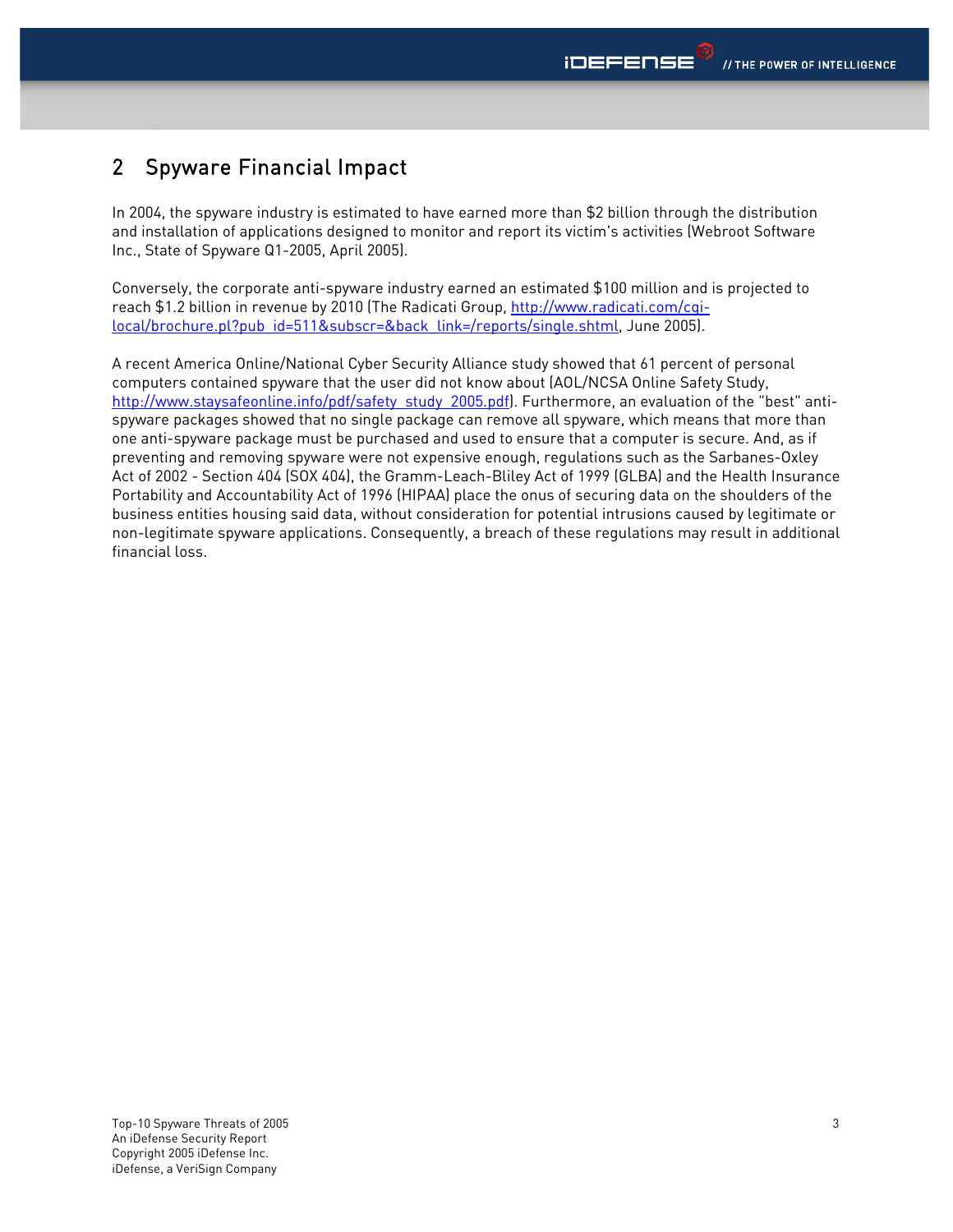## 3 Brief History of Spyware

### 3.1 Cookies

Like most technological advances, spyware began as a well-intentioned concept - to improve the "user's Internet experience." As Internet popularity increased, and websites supported more user interaction, it became desirable for the website and user to share historical information about the user's surfing habits. To accomplish this, a means was needed to allow the Web server to send the browser information about visits to the website. This communication took place in the form of a "cookie," a term derived from the whimsical "magic cookie" tokens employed by UNIX to track users or programs.

There are two types of cookies used for tracking website visits, the transient (aka, "session") cookie and the persistent (aka, "permanent") cookie. A transient cookie is designed to track a single visit, while a persistent cookie is intended to aid the user over the course of multiple visits. Transient cookies are resident in memory and deleted when the browser is closed. Persistent cookies, on the other hand, are saved as text files in the computer's permanent storage.

As initially designed, all cookies were intended for use only by the website issuing the cookie, and allowed users to configure cookie options to receive a more "customized" experience from the website. A cookie allows a Web browser and Web server to communicate using the following six parameters:

- Cookie Name
- Availability (Domain and/or page)
- Data Name
- Data Value
- Date expires
- Security settings

An example of the code of a typical cookie follows:

```
880 
1 
graphics.tomshardware.com/display/20050215/ 
1600 
190791936 
29701284 
3776685728 
29701082 
*
```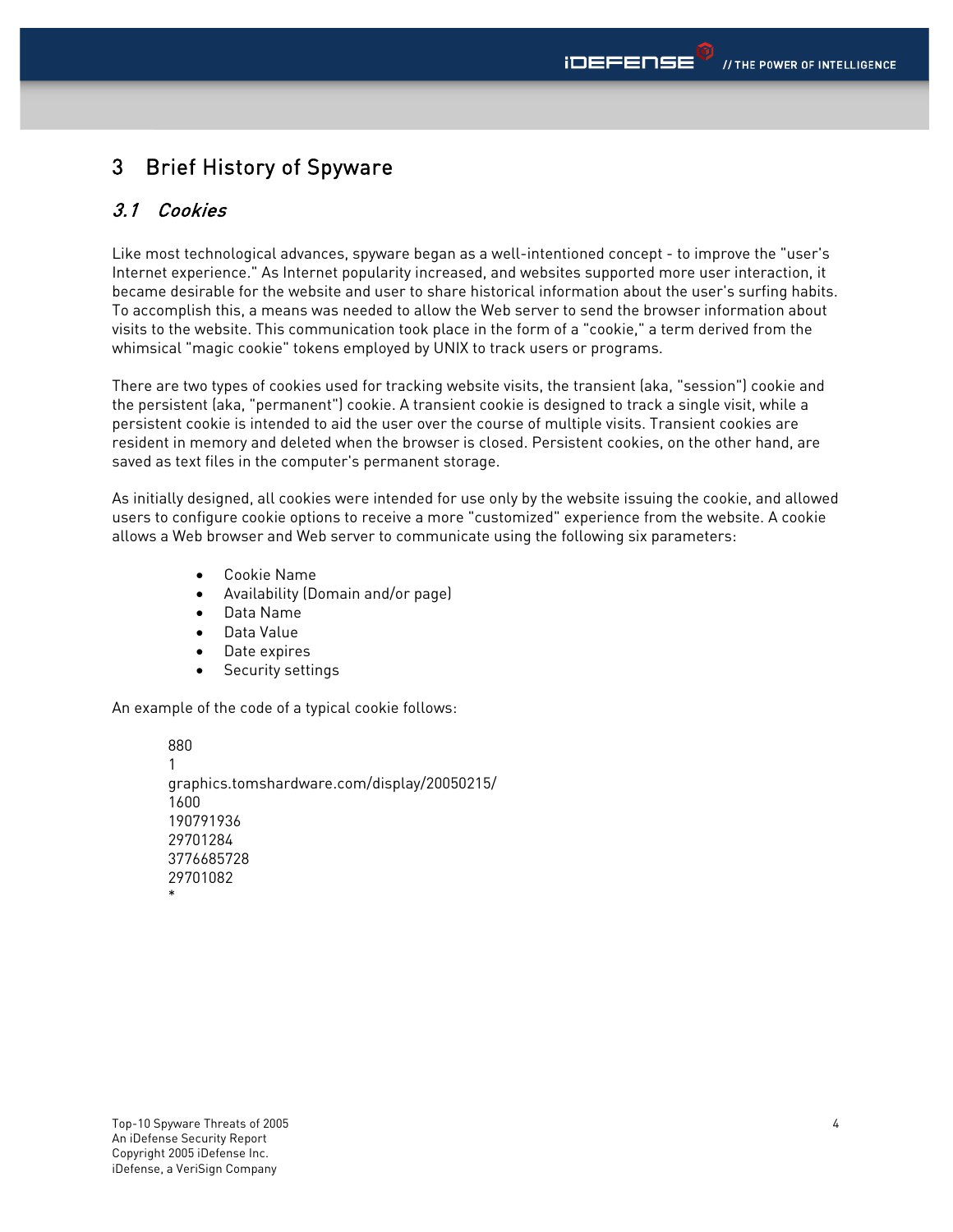Or, as displayed in "Karen's Cookie Viewer" (http://www.karenware.com/powertools/powertools .asp):

| K Karen's Cookie Viewer    |                                             | A MARINA ANG ANG MANGANGAN NA TAONG NASA NA SA AGE |                      |                   |
|----------------------------|---------------------------------------------|----------------------------------------------------|----------------------|-------------------|
| Cookie Location            | C:\Documents and Settings\                  | <b>\Cookies</b>                                    | $\blacktriangledown$ | Search            |
|                            |                                             | Number of Cookies in selected location:            | $\overline{4}$       |                   |
| Cookie Name:<br>Delete     |                                             |                                                    |                      |                   |
|                            | @20050215[1].txt                            |                                                    |                      |                   |
|                            |                                             |                                                    |                      |                   |
| Cookie is<br>Available to: | graphics.tomshardware.com/display/20050215/ |                                                    |                      |                   |
| Data Name:                 | 880                                         |                                                    |                      |                   |
| Data Value:                | l1                                          |                                                    |                      |                   |
|                            |                                             |                                                    |                      |                   |
| Created:                   | 3/28/2005 9:12:42 PM                        | Secure?                                            |                      |                   |
| Expires:                   | 3/29/2005 9:12:42 PM                        | Yes                                                |                      |                   |
| Lifetime:                  | 1 days 0 hours 0 minutes 0 seconds          |                                                    | About                | Exit              |
| Ready                      |                                             |                                                    |                      | 6/3/2005 11:17 AM |

Karen's Cookie Viewer Tool

### 3.2 Adware Applications

Adware began, and continues today in some form, as a means to support programmers wishing to freely distribute their applications while still receiving compensation. A good example of an earlier adware application is WeatherBug. Users could download and install WeatherBug for free, provided they selected "sponsors" from whom they would receive e-mail and in-application advertisements. Another popular adware application is the popular Eudora Free e-mail client. In return for using Eudora, users agree to accept advertisements. In many ways, all modern adware applications use a similar technique, although to questionably less benefit for the end user.



Eudora E-Mail Client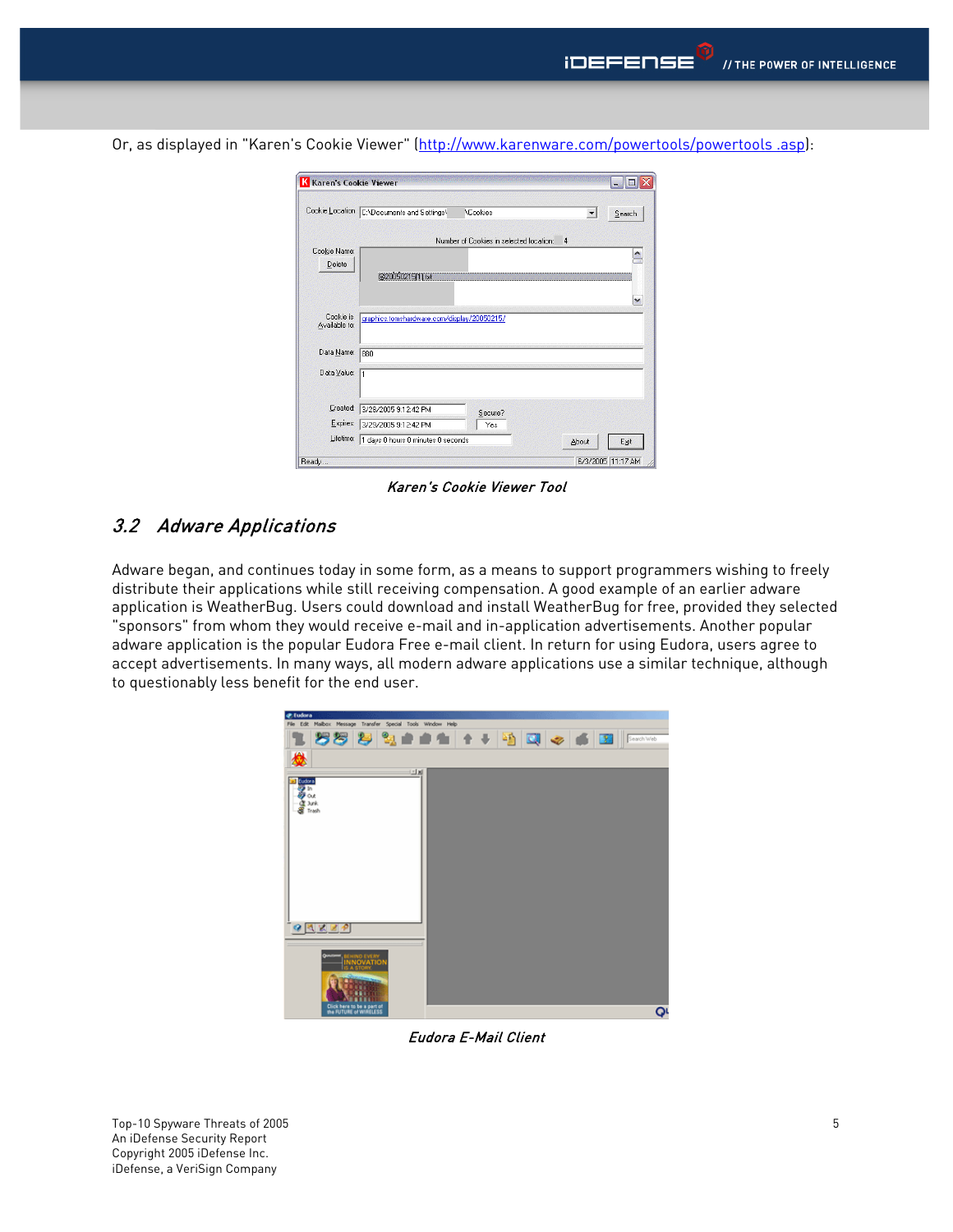### 3.3 Spyware Applications

Unlike cookies, which were designed to improve the user's Internet experience, and the initial adware applications, which were intended to pay developers for the free distribution of their programs, the first spyware applications were designed to surreptitiously harvest and exploit user activities. Programs seeming too good to be true (including Napster, arguably) that were often bundled with nothing more than several pieces of spyware were the most common spyware infection vector. Actions taken during and after installation ranged from subtle to blatant, and the effects ranged from harmless to devastating.

Despite the actions taken or the consequences of those actions, initial spyware programs impeded the use of the computer on which it was installed. In many instances, spyware rendered computers inoperable, which under different circumstances would have been considered a local denial of service (DoS) attack. Entire computers required reformatting and reloading to thwart spyware and, in some cases, previously installed programs and/or valuable data was lost. Pop-ups and "pop-unders" that redirected users to offensive websites or websites with questionable material were prevalent, resulting in the creation of pop-up-blocking software.

While modern spyware tends to be more discreet than most of the early versions (sometimes even running in the background without detection), it can still harvest cookie information from all websites visited on the infected computer and deliver targeted advertising to users based on previous activity. Given all of this, it is no wonder that an entire industry has evolved that is devoted to the prevention and removal of spyware.

### 3.4 Advertising Motives

The history of spyware demonstrates that its primary function is delivering advertising to prospective customers. In fact, the American Heritage Dictionary of the English Language, 4th edition, defines the word "advertise" as:

### ad·ver·tise (*ă*d'v*ə*r-t*ī*z')

v. ad·ver·tised, ad·ver·tis·ing, ad·ver·tis·es v. tr. 1. To make public announcement of, especially to proclaim the qualities or advantages of (a product or business) so as to increase sales.

Traditional advertising has long collected information about groups or individuals and directed advertising toward these demographics; an approach that maximizes return on investment for the advertiser.

Spyware, as designed and distributed by their authors, simply takes directed advertising one step further, directing it toward individuals instead of demographic samplings. However, in most cases, the responsibility for accepting advertising lies with users, which yields an alternate definition of advertising, this one coined by British-Canadian writer and economist Stephen Butler Leacock:

Advertising may be described as the science of arresting the human intelligence long enough to get money from it.

Spyware demonstrates that suspending intelligence can be easily affected though deception, inveiglement and obfuscation. How exactly, then, does spyware advertising differ from traditional print, television, radio or billboard advertising? Quite simply, it does not differ, at least in its native form, from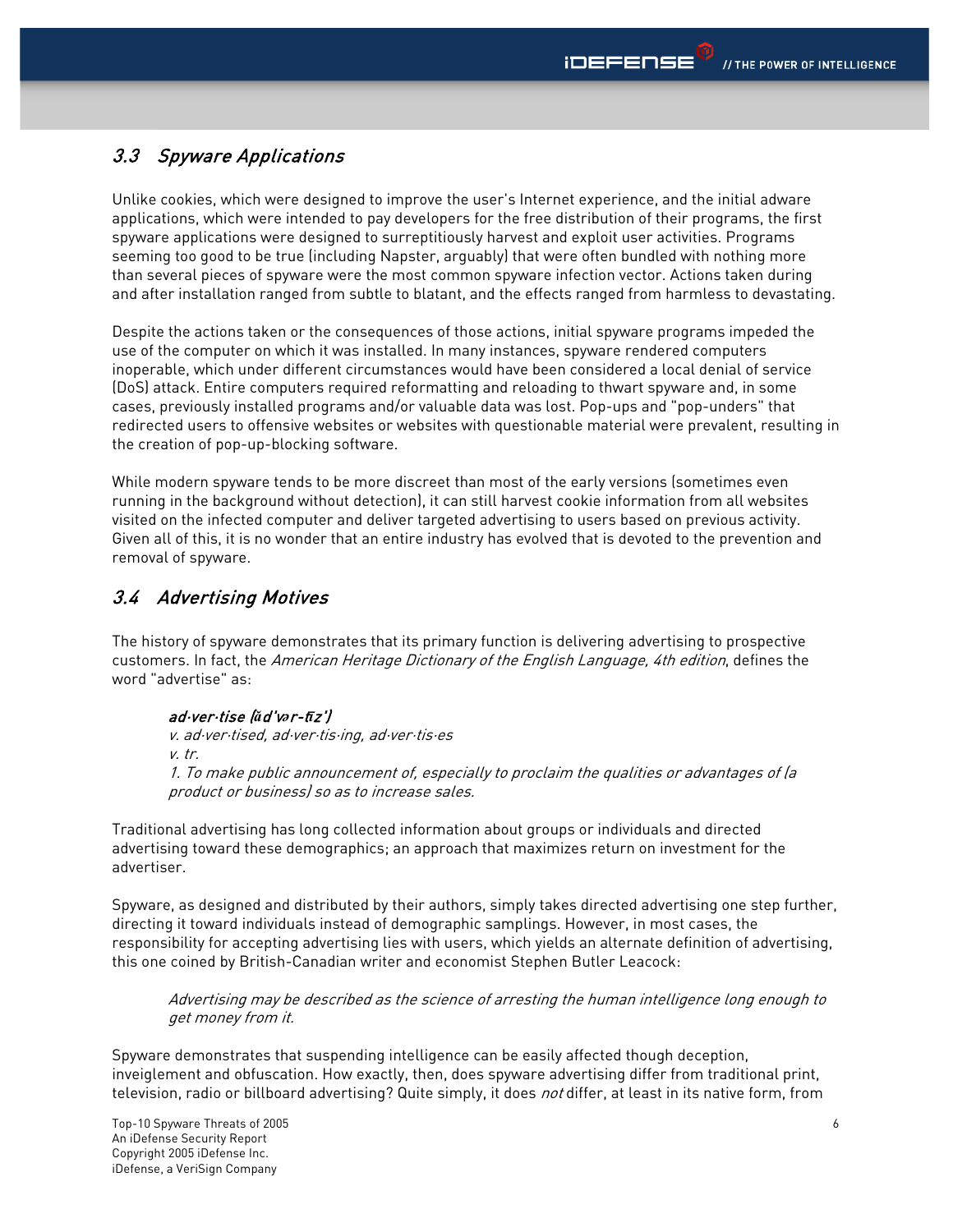traditional forms of advertising. As natively supplied or encountered, none of the top-10 spyware applications can be installed without user interaction; however, none of these spyware applications explicitly state the scope their actions. It must be noted, however, that legitimate programs (e.g., MSN Messenger or Microsoft Windows) do not fully state the scope of their actions, either. So, despite the hue and cry of many Internet "purists," advertising is here to stay, and practically every company website and every ISP website contains some sort of advertising.

Since spyware is not illegal in and of itself, it can be distributed by any imaginable means (legal or illegal). Websites, e-mail messages, removable media and legitimate programs can serve as the "infection" vector, and the installation can be as above-board as a legitimate application or as surreptitious as an Internet worm. The end result of "unauthorized" spyware installation is that a third party (i.e., the malicious spyware distributor) receives a piece of the pie. Through reimbursement programs, such as pay-per-click advertising, malicious spyware distributors, who are clearly unconcerned with the damage that they cause spyware companies, can defraud the system.

In fact, malicious spyware distributors have lately increased the number of innovative techniques by which they distribute spyware. One such attack exploited users who mistyped "google" as "googkle," resulting in malicious code droppers downloading and installing hundreds of auto-installation files that were a combination of malicious code and spyware applications (see ID# 411064, April 27, 2005, "Googkle Malicious Website Infects Visiting Computers"). Another attack, the Bestcounter.biz attack, used an inline frame (iFRAME) element to exploit vulnerable computers (see ID# 208704, Nov. 25, 2003, "MS-ITS URL Handler Vulnerability") and profit from a spyware affiliate program (iframeDOLLARS.biz). Most recently, spyware wreaked havoc on users visiting an ever-growing list of websites that exploited the Microsoft Windows shimgvw.dll WMF File Handling Remote Code Execution Vulnerability (ID# 433984, Dec. 28, 2005) to install spyware without users' knowledge or permission.

### 3.5 Conclusion

Considering the innumerable means by which spyware can be distributed, spyware delivery to a targeted audience is virtually guaranteed.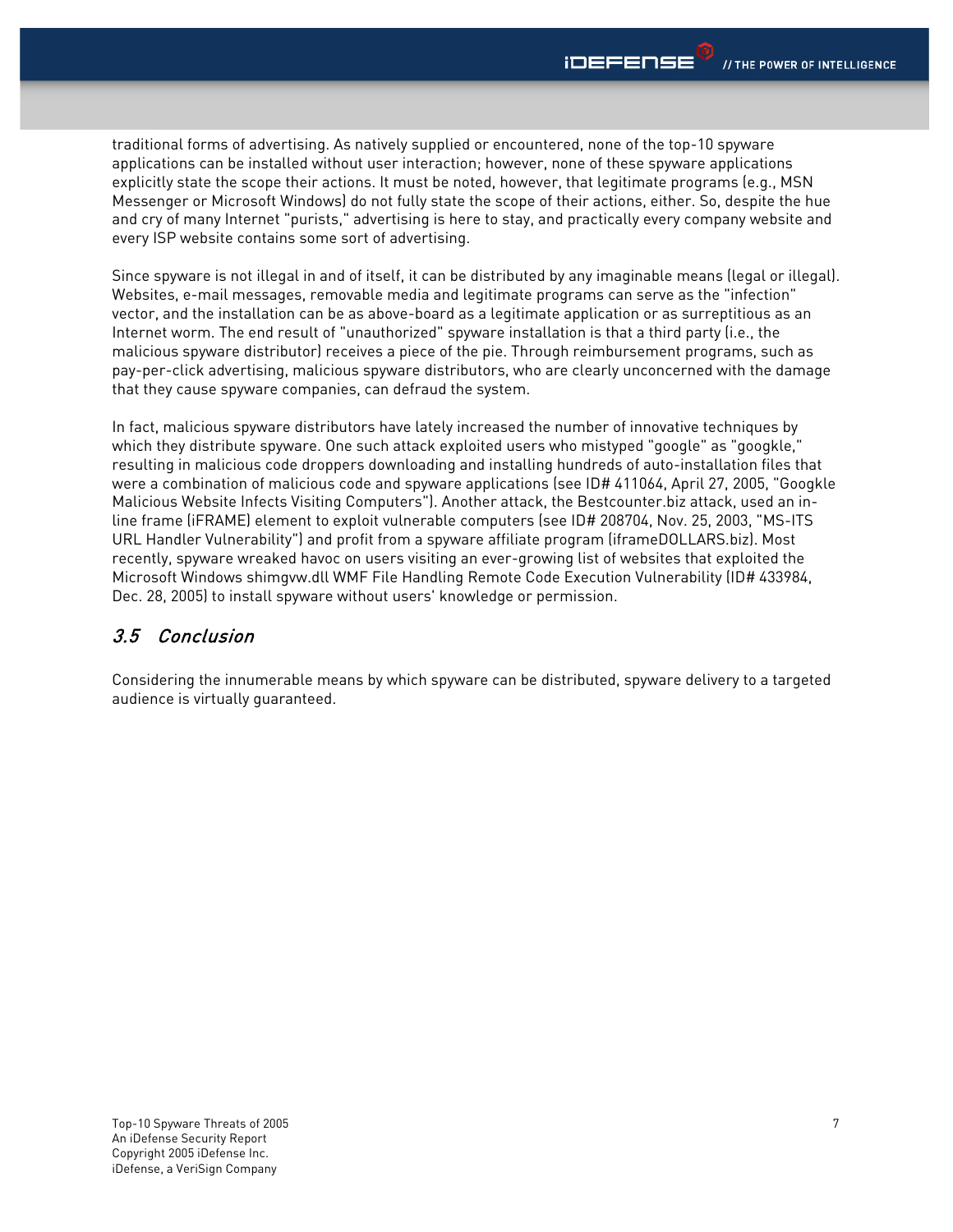## 4 Top-10 Spyware Threats

As 2006 begins, several anti-spyware companies are reporting the prevalence of different spyware applications. As a result, no two top-10 lists are the same. Webroot Software (http://www.webroot.com /resources/spywareinfo/threats.html) compiled the following list that incorporates the ten most common spyware threats:

| <b>Spyware Threat</b>  | <b>Description</b>                                                                                                               |  |
|------------------------|----------------------------------------------------------------------------------------------------------------------------------|--|
| 1. CoolWebSearch (CWS) | CoolWebSearch could hijack any of the following: Web searches, home pages and                                                    |  |
|                        | other Internet Explorer settings. Recent CoolWebSearch variants install using                                                    |  |
|                        | malicious HTML applications or security flaws, such as exploits in the HTML Help<br>format and Microsoft Java Virtual machines.  |  |
| 2. Gator (GAIN)        | Gator is an adware program that could display banner advertisements based on                                                     |  |
|                        | user web surfing habits. Gator is usually bundled with numerous free software                                                    |  |
|                        | programs, including the popular file-sharing program Kazaa.                                                                      |  |
| 3. 180search Assistant | 180search Assistant is an adware program that delivers targeted pop-up                                                           |  |
|                        | advertisements to users' computers. Whenever a key word is entered into a                                                        |  |
|                        | search engine or a targeted website is visited, 180search Assistant opens a                                                      |  |
|                        | separate browser window that displays an advertiser's Web page related to the                                                    |  |
|                        | keyword or website.                                                                                                              |  |
| 4. ISTbar/AUpdate      | ISTbar is a toolbar used to search pornographic websites and could display                                                       |  |
|                        | pornographic pop-ups and hijack user homepages and Internet searches.                                                            |  |
| 5. Transponder (vx2)   | Transponder is an IE Browser Helper Object (BHO) that monitors requested Web                                                     |  |
|                        | pages and data entered into online forms, then delivers targeted advertisements.                                                 |  |
| 6. Internet Optimizer  | Internet Optimizer hijacks error pages and redirects them to its own controlling<br>server at http://www.internet-optimizer.com. |  |
| 7. BlazeFind           | BlazeFind could hijack any of the following: Web searches, home pages and other                                                  |  |
|                        | Internet Explorer settings. BlazeFind could redirect Web searches through its own                                                |  |
|                        | search engine and change default home pages to www.blazefind.com. This                                                           |  |
|                        | hijacker could also change other Internet Explorer settings.                                                                     |  |
| 8. Hot as Hell         | Hot as Hell is a dialer program that dials toll numbers to access paid                                                           |  |
|                        | pornographic websites. Hot as Hell may disconnect computers from a local                                                         |  |
|                        | Internet provider and reconnect it to the Internet using an expensive toll or                                                    |  |
|                        | international phone number. It does not spy on the user, but could accrue                                                        |  |
|                        | significant long distance phone charges. It might run in the background, hiding its                                              |  |
|                        | presence.                                                                                                                        |  |
| 9. Advance Keylogger   | Advanced Keylogger can monitor keystrokes and take screenshots.                                                                  |  |
| 10. TIBS Dialer        | TIBS Dialer is a dialer that could hijack a modem and dial toll numbers that                                                     |  |
|                        | access paid, pornographic websites.                                                                                              |  |

While each of these spyware applications differs in functionality, they have the following commonalities:

- They fit the iDefense definition of spyware
- They are all legal products under current legislation
- They all obfuscate their installation and presence
- They all result in financial gain to their companies
- They can be installed via malicious code techniques
- They can cause substantial performance degradation
- They can result in data integrity issues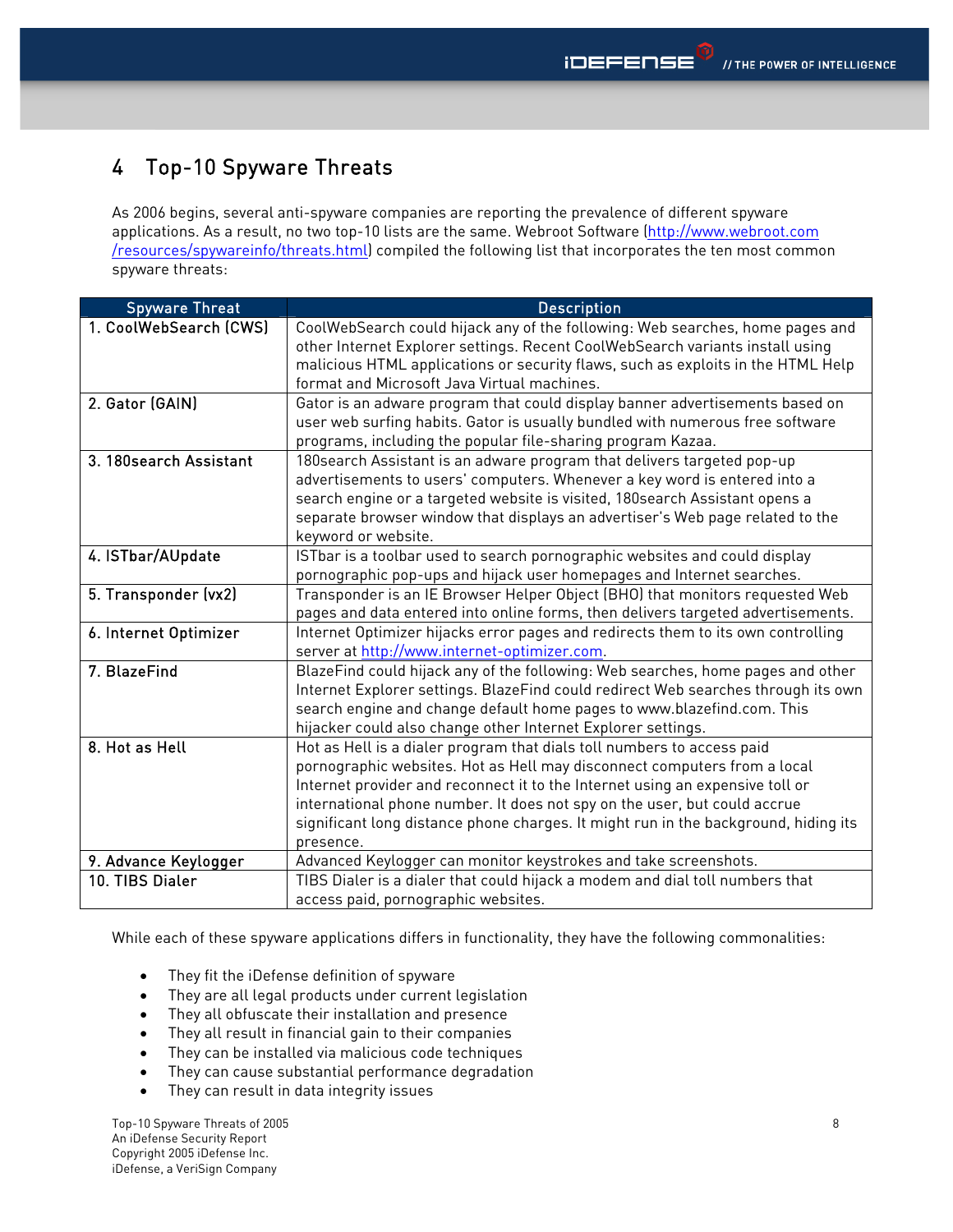## 5 Typical Spyware Installation

Most spyware available to advertisers today follow industry-accepted guidelines for installation and removal. Typically, users must download an executable file promising the functionality sought, then opt to install the program and agree to the spyware End-User License Agreement (EULA). It is in this legallybinding EULA, not the promotional websites, e-mail messages or installation screens, where the application's true intent can be determined.

An excellent example is the Gator eWallet. Gator eWallet is supposed to help users tired of the hassles involved in making online purchases (i.e., filling out repetitive forms, remembering passwords, etc.). So, targeting such users, Gator distributes the following e-mail message containing a link to the eWallet information and download page:

| <b>By GAIN Publishing</b>                                                                                                                                                                                                                                                                                                                                                                                                                                                                                                                                                                                                                                                                                                                                                                                                                                                                                 |                                                                                                                                                                                                                                                                                                                                                                                                                                                                                                                                                                                                                                                                                                                                                                                                                                                                                                                                                                        |
|-----------------------------------------------------------------------------------------------------------------------------------------------------------------------------------------------------------------------------------------------------------------------------------------------------------------------------------------------------------------------------------------------------------------------------------------------------------------------------------------------------------------------------------------------------------------------------------------------------------------------------------------------------------------------------------------------------------------------------------------------------------------------------------------------------------------------------------------------------------------------------------------------------------|------------------------------------------------------------------------------------------------------------------------------------------------------------------------------------------------------------------------------------------------------------------------------------------------------------------------------------------------------------------------------------------------------------------------------------------------------------------------------------------------------------------------------------------------------------------------------------------------------------------------------------------------------------------------------------------------------------------------------------------------------------------------------------------------------------------------------------------------------------------------------------------------------------------------------------------------------------------------|
|                                                                                                                                                                                                                                                                                                                                                                                                                                                                                                                                                                                                                                                                                                                                                                                                                                                                                                           | <b>Gator eWallet</b>                                                                                                                                                                                                                                                                                                                                                                                                                                                                                                                                                                                                                                                                                                                                                                                                                                                                                                                                                   |
| <b>GATOR® eWALLET</b><br>THE SMART ONLINE COMPANION<br>> Fills in FORMS with no typing!<br><b><i><u>Electro Maleria a Bar</u></i></b><br>> Remembers PASSWORDS<br><b>Chainman Mercedian In Card</b><br><b>CONSUMERS IN THE REAL PROPERTY</b><br>Craft Grd Marculosithining Marculus<br>automatically<br><b>Birthweise</b><br><b>Lot News Body</b><br>> Protects and encrypts your<br><b>CALIFORNIA CALIFORNIA CALIFORNIA</b><br><b>Ballymann</b><br>Accounting to<br>data on YOUR computer. Only<br><b>CHI</b><br><b>Burning</b><br>vour first name, postal/zip<br>Chris-<br>code, and country are sent to<br><b>Eliza</b><br>GAIN Publishing, Click here<br>LIFEPERDY, Insert-Televisional<br><b>Institute colonials of Cand 17 for</b><br>to read our Privacy Statement.<br><b>DOWNLOAD</b><br><b>BUY</b><br><b>NOW</b><br>NOW<br>Advancement FREE<br>Ad-Free: \$30<br>Click here to view product demo. | ADVERTISE   COMPANY   ABOUT   SUPPORT   CONTACT  <br>WITH US   INFO   GATOR   CENTER   US<br><b>HOME</b><br>The Gator eWallet is provided free, because it is supported by<br>advertising from the GAIN Network, which helps keep many<br>popular software applications free in exchange for delivering<br>advertising. As you surf the Web, you will occasionally see GAIN<br>branded ads (pop-ups and others) selected based on your online<br>activities. These ads are displayed by GAIN AdServer Software D<br>not by any Web site. Click here to get the Gator eWallet with no<br>GAIN advertising for \$30 each.<br>The GAIN name and/or GAIN, are displayed on all GAIN Network<br>ads, so you'll know they're delivered by the GAIN Network, and<br>are not brought to you or sponsored by the Web pages you may<br>be viewing when the ads are displayed. For more information<br>please click here.<br>Click here for more information on the GAIN Network. |
| Click here and get the Gator eWallet with no GAIN Network<br>advertising for \$30. More info on purchase process                                                                                                                                                                                                                                                                                                                                                                                                                                                                                                                                                                                                                                                                                                                                                                                          |                                                                                                                                                                                                                                                                                                                                                                                                                                                                                                                                                                                                                                                                                                                                                                                                                                                                                                                                                                        |
| Web Site Privacy Statement & Terms of<br><b>GAIN</b><br>Use<br><b>ANTI-SPYWARE*</b><br><b>COMMITMENT</b><br><b>Advertise with Us</b><br>Home                                                                                                                                                                                                                                                                                                                                                                                                                                                                                                                                                                                                                                                                                                                                                              | <b>Software Privacy Statement &amp; License</b><br><b>Agreement</b><br><b>Support Center</b><br><b>Contact Us</b><br><b>Company Info</b><br>About Gator                                                                                                                                                                                                                                                                                                                                                                                                                                                                                                                                                                                                                                                                                                                                                                                                                |

Gator eWallet Overview Page

Someone interested in such a product receives the e-mail and visits the Gator eWallet Web page. The information found on this page indicates that Gator eWallet will, indeed, meet the user's needs and the user proceeds to install the application. During each step of the installation, a new screen with new text and information is presented, along with the "next" button to continue. On the sixth screen, a seemingly reasonable privacy statement is displayed:



Gator eWallet Privacy Statement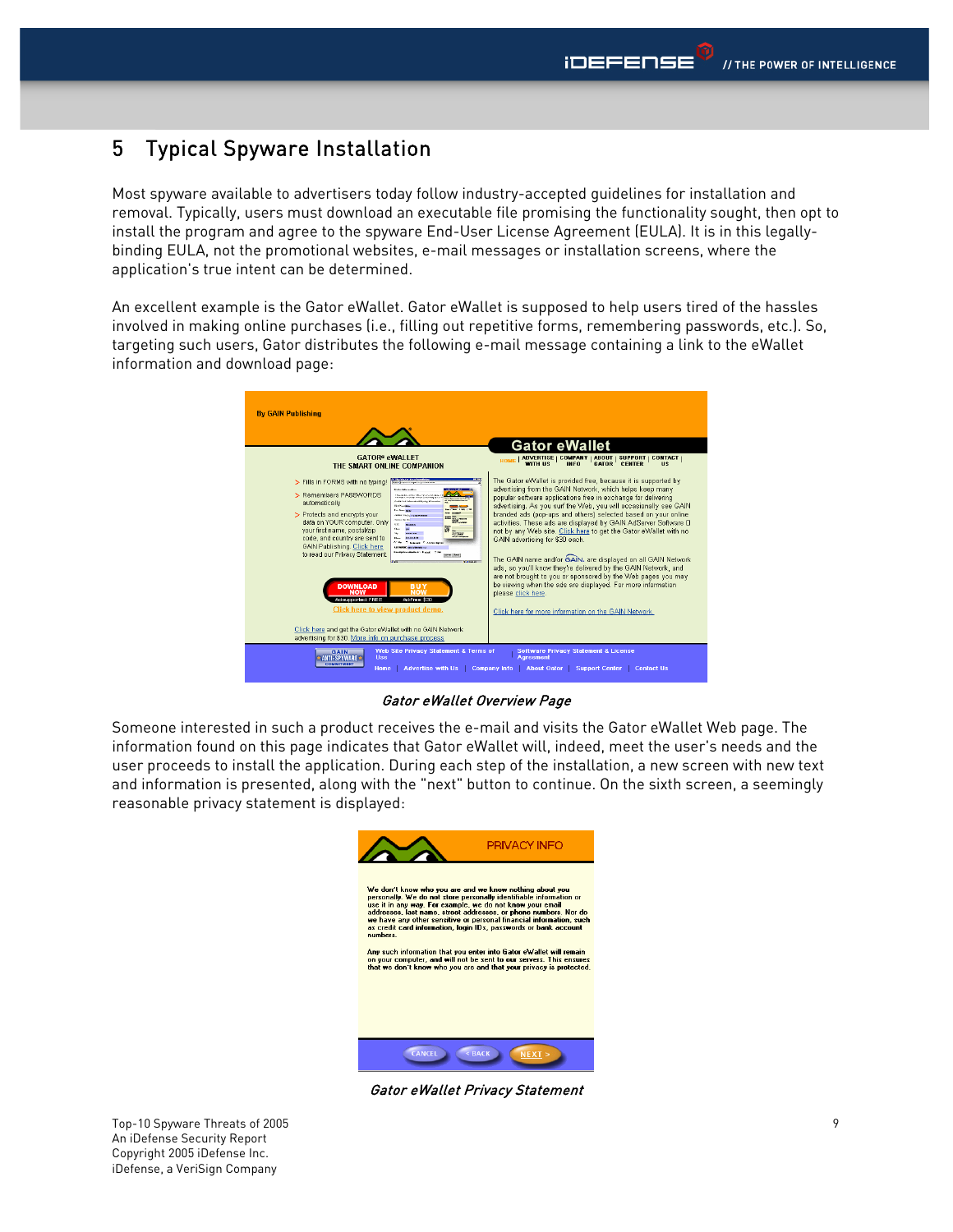On the seventh screen, the Privacy Statement and EULA are displayed, which the user must certify has been read. Once read, the user must accept the agreements to proceed with the installation:



Gator eWallet Privacy Statement and EULA Acceptance

To recap, the user has found an application (Gator eWallet) that will make it easier to make online purchases and has read the privacy page stating that Gator does not store "personal" information – a page that is conveniently well-nested in the installation process (i.e., six screens into the process). However, only the Privacy Statement and EULA, which are six pages long and worded in legalese, fully explain the actions taken when Gator eWallet is installed. For example:

### "What Information Does GAIN Collect?

GAIN Is Designed to Collect and Use Non-Personal Information. GAIN collects certain nonpersonally identifiable information about your Web surfing and computer usage. This includes the URL addresses of the Web pages you view and how long you view Web pages; non-personally identifiable information on Web pages and forms including the searches you conduct on the Internet; your response to online ads; Zip code/postal code; country and city; standard web log information and system settings; what software is on the computer (but no information about the usage or data files associated with the software); software usage characteristics and preferences; and, for Gator(R) eWallet users, your first name and master password, if you choose to create one. For more information regarding the data we collect, click: www.gainpublishing.com/rdr/70/datause.html."

(NOTE: The entire six-page agreement is included in Appendix 1.)

After reading the full privacy statement and EULA, it is clear that installation allows for far more invasive action on the publisher's part than any of the installation screens state. Indeed, the installation screens certainly do not mention that the user's Internet browsing will be impeded by the product, that users' interests will be logged so that they may be directly targeted by advertisers, that Gain Advertising Search Scout will interfere with users' link selections or that eWallet will install more than 150 files to the user's computer and make more than 155 Windows Registry entries. Nor do these screens state that Gain advertising is installed as a separate component and, therefore, remains installed even when eWallet is uninstalled.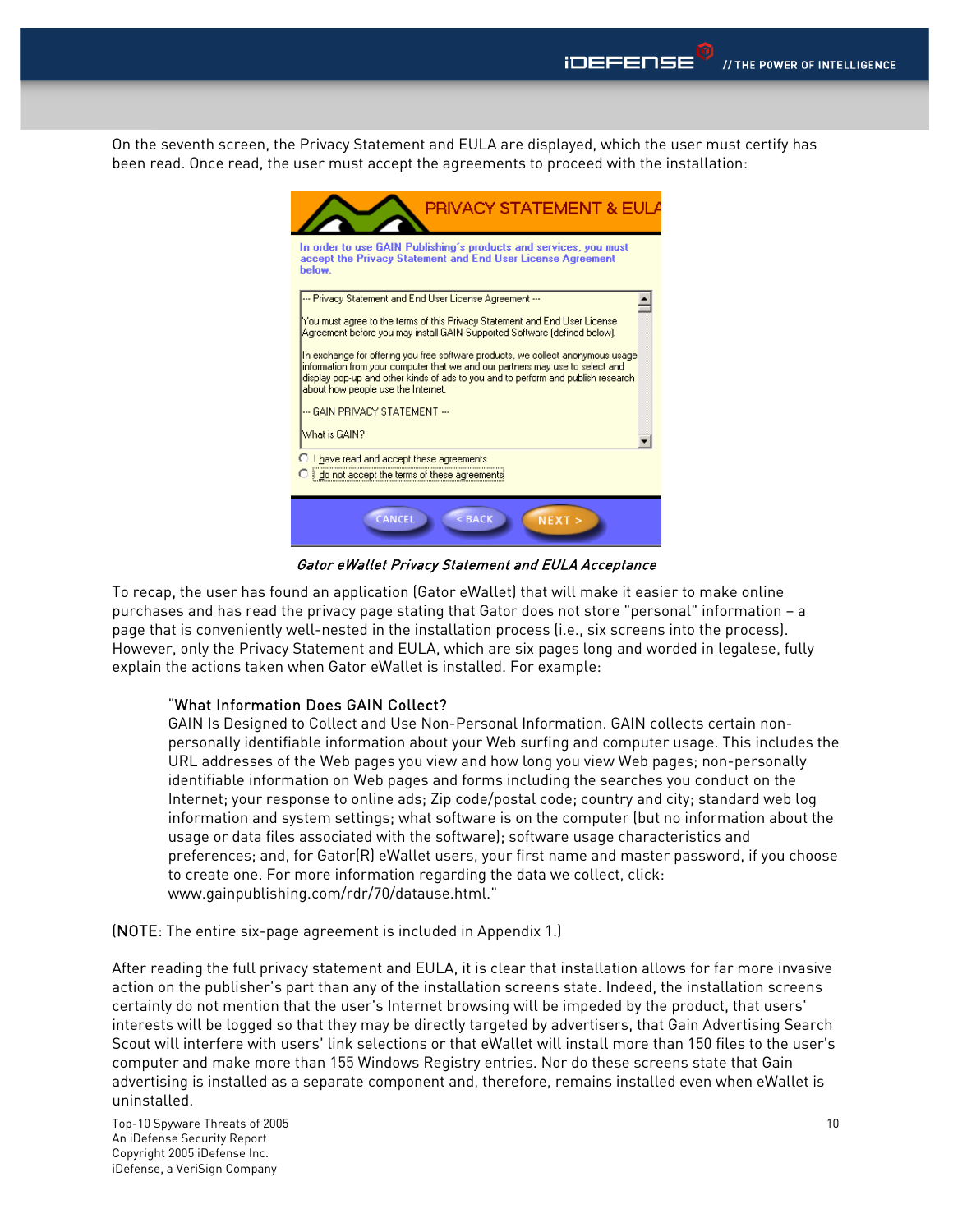## 6 Obfuscation of Actions

Reviewing once again the iDefense definition of spyware, it can be seen that the previous example (and most other spyware analyzed to date) obfuscates the intended action of the spyware from the end user by including it in a massive document; typically the true action is included in the multi-page EULA and not on the installation screens or product information page. It is doubtful that everyone always reads the EULA completely before installation – for instance, how many know that MSN Messenger cannot be used for business purposes without express written permission from Microsoft? When it comes to the obfuscated actions of spyware, then, the acceptance of the EULA to continue with the software installation is not explicit, but implicit.

The actual action performed by the spyware is also in compliance with our definition. Despite a disclosure on the installation screen that no personal information is tracked, actual browsing patterns are tracked and recorded, allowing the spyware application to customize advertising to the end user.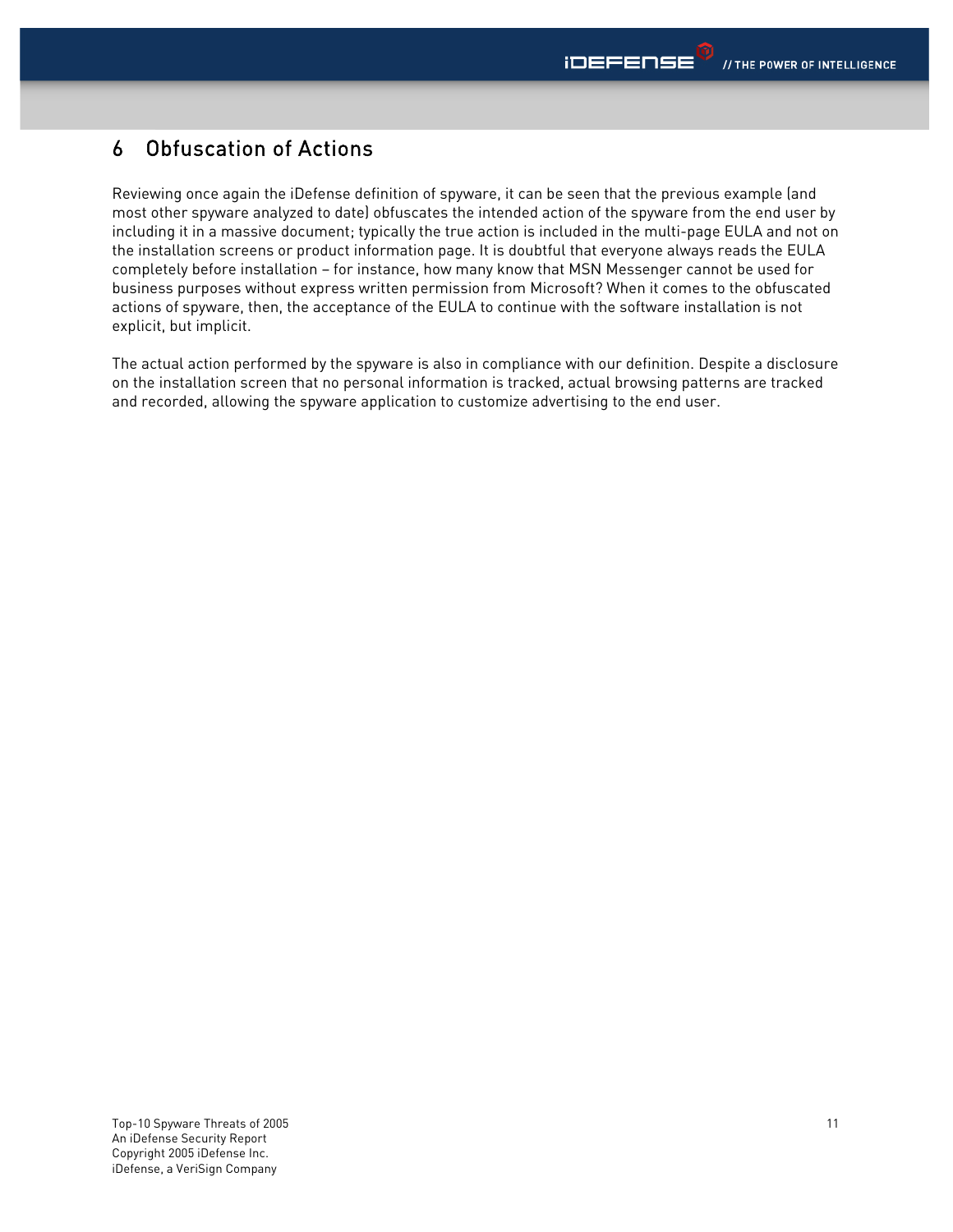## 7 Legitimate Spyware?

In a post made to its website on (a copy of which is included in Appendix Two), Cool Web Search boldly proclaims that its software is for legitimate purposes only. Other adware companies, such as the one that distributes the well-known "Gator" product (currently the Claria Corporation, http://www.claria.com), have historically threatened libel law suits against companies claiming that the Gator product is spyware (news.com.com, Oct. 22, 2003, http://news.com.com/2100-1032\_3- 5095051.html?tag=techdirt), because, after all, the end user must accept (the six page) electronic EULA to install Gator.

In a more recent case, anti-spyware software firms such as Aluria, Lavasoft and PestPatrol were forced to remove detection for spyware distributed by some companies (such as Claria and WhenU), a process known as "delisting." Whether the delisting occurred because of petitioning or because of legal ceaseand-desist orders, the end result is the same - products produced by those companies are no longer detected in anti-spyware scans (PCWORLD.com, May 31, 2005,

http://www.pcworld.com/news/article/0,aid,120914,00.asp). It should be noted that the link to this article (and perhaps the article itself) has been removed by PC World.

Of course, the word spyware itself is viewed as derogatory by its distributors, so some security companies are now referring to spyware as "grayware" or simply by the description of "potentially unwanted software." The crux of the problem is that both sides of the spyware/anti-spyware conflict engage in legitimate and successful business practices, and that those left in the middle – the computer users - are effectively paying both sides for the privilege to use their computers and the Internet.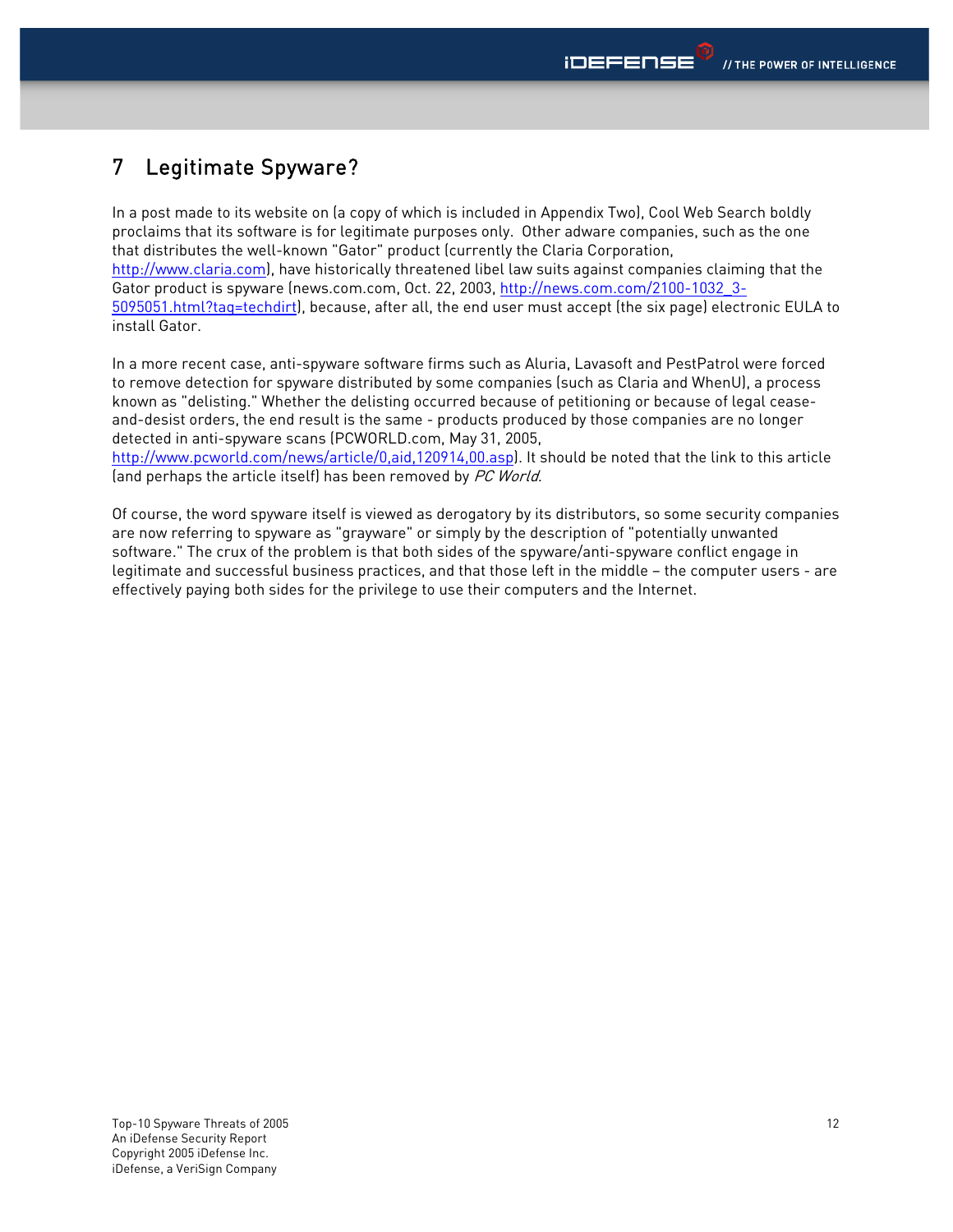## 8 Legislative Anti-Spyware Efforts

On Feb. 27, 2004, Senator Conrad R. Burns (R-MT) introduced the Software Principles Yielding Better Levels of Consumer Knowledge (SPY BLOCK) Act (see http://thomas.loc.gov/cgibin/bdquery/z?d108:s.02145). This bill did not ban spyware, but regulated the manner in which such applications can be installed and the functions they can perform after installation. The bill did not, however, define spyware, and this alone may have adversely impacted the bill's efficacy.

SPY BLOCK specifically prohibits:

- Installing software without notice to and consent from the user
- Installing software without an available and proper un-installation option
- Misleading the user about who is responsible for the program or the services that it provides
- Not taking reasonable measures to protect users' privacy

On May 24, 2005, two bills passed the U.S. House of Representatives and were sent to the U.S. Senate for review: the Securely Protect Yourself Against Cyber Trespass Act (SPY ACT) and the Internet Spyware Prevention Act (I-SPY Act) (see http://www.pcworld.com/news/article/0,aid,120985,00.asp).

While these prohibitive actions are a good start, there is still sufficient wiggle-room for spyware companies to circumvent the consequences of violating the bill's purpose. The fact that SPY BLOCK has been in congress for more than one year without being passed speaks volumes about its likely success after passage.

Similar trends can be seen in the ineffectiveness of the CANSPAM Act.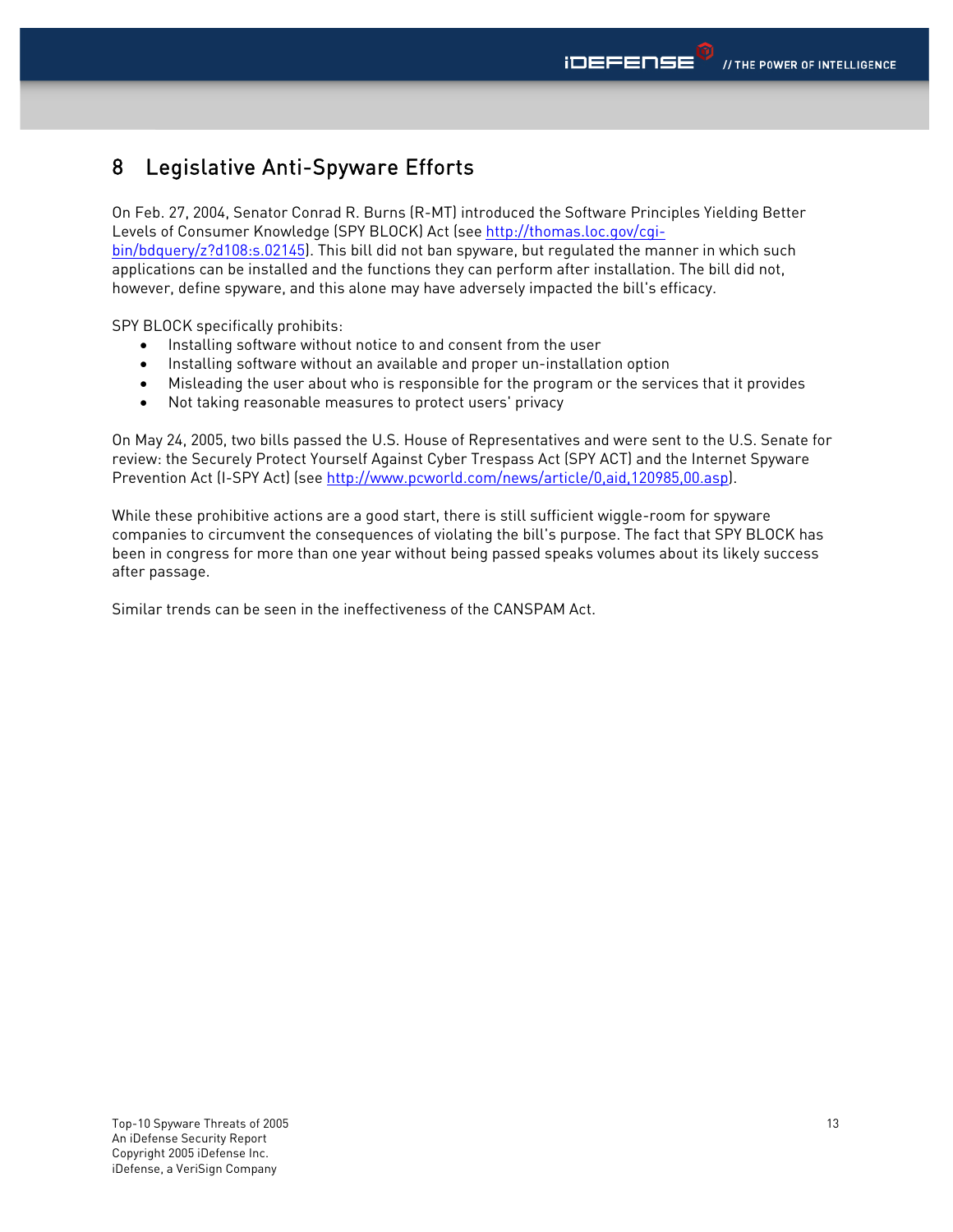## 9 Spyware Mitigation Strategies

### 9.1 Attitude and Policy

It is not uncommon for corporate security personnel to employ a highly stringent policy toward the computers on the networks for which they are responsible. In fact, many corporate security personnel view spyware as a de facto type of malicious code, and have extended their existing malicious code policies to spyware itself, at least as far as the corporate network is concerned. Unfortunately, due to the fact that spyware comes in many flavors and its methods of installation are constantly evolving, it is often difficult for the individual end user to comply with the stringent policies, especially in an age of access to centralized resources through remote connectivity.

### 9.2 Workstation and User Restrictions

Many corporate networks limit or eliminate a user's ability to install new programs on specific workstations. These user and/or computer restriction policies "lock down" a computer so that it may only execute in a predefined state, and can only run pre-approved applications. This is a solid and respectable means of avoiding most malicious code and spyware.

With the integration of Web-based application capability into the operating system, however, increasing numbers of malicious code and spyware applications are subverting these protections, forcing security personnel to choose between a fully locked-down computer and a functional computer.

### 9.3 User Education

User education on computer security related topics has invariably met with mixed results. This is demonstrated by the increase in successful social engineering malicious code attacks, in which the end user must take overt action for the infection to begin. If education were indeed the sole solution to computer security issues, social engineering attacks would have ceased long ago. Instead, social engineering is still the most widely used attack vector, not only for malicious code, but also for spyware, spam and phishing attacks.

Despite this, user education can still play a vital role in mitigating the spyware menace; it does not hurt to inform users of the risks and consequences involved in inappropriate behavior.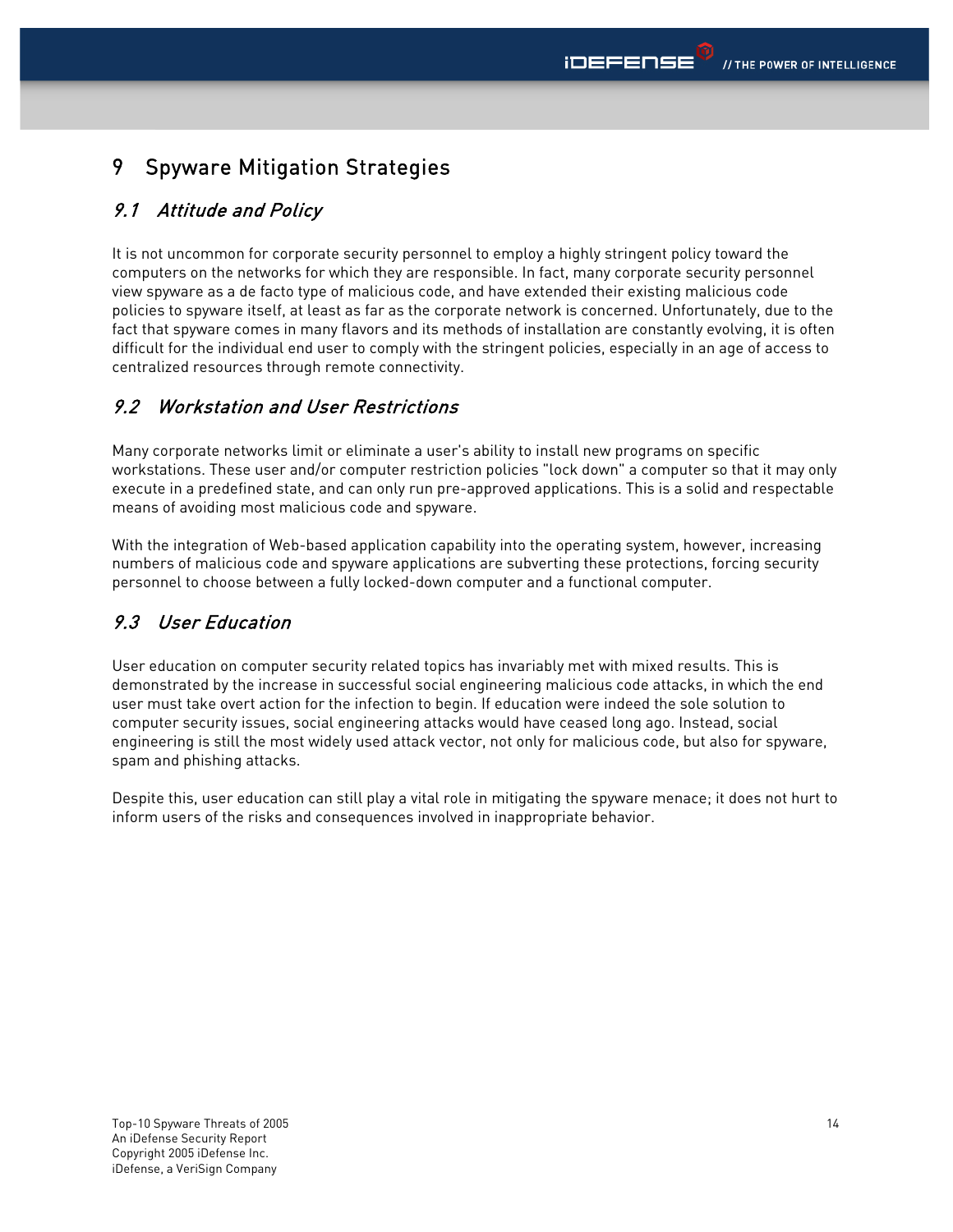## 10 Signature-Based Scanning Solutions

One of the most popular ways to mitigate the spyware threat is through the use of signature-based scanning solutions similar to anti-virus software. This technological approach to controlling the spyware problem is increasing, with more than a dozen "major" players and scores of "minor" players vying for a piece of the monetary pie. In fact, it is estimated that the number of installations for signature-based spyware solutions will increase to 540 million seats by 2009 (The Radicati Group, http://www.radicati.com/cgi-local/brochure.pl?pub\_id=511&subscr=&back\_link=/reports/single.shtml, June 2005).

This growth represents an approximate 30-fold growth in the current number of installations, and is illustrative of the growth of the spyware problem and the increasing impact of spyware on the confidentiality, integrity and availability of computing resources.

The following sections discuss several types of products that currently exist for detecting, preventing installation of, and removing spyware.

### 10.1 Traditional Anti-Virus Solutions

As a further testament to the blurring lines between malicious code and spyware, many spyware programs are now being installed by malicious code and malicious code tools such as droppers and downloaders. An excellent example of this approach to spyware distribution is documented in the iDefense report, "WarSpy.B Trojan Horse Compromises Computer Security" (ID# 415072, June 30, 2005). The WarSpy.B Trojan horse dropped the following shortcuts to the infected user's desktop:

- Air Tickets.url
- Big Tits.url
- BlackJack.url
- Britney Spears.url
- Car Insurance.url
- Cigarettes.url
- Credit Card.url
- Cruises.url
- Forex Trading.url
- Lesbian Sex.url
- MP3.url
- Online Betting.url
- Online Casino.url
- Oral Sex.url
- Party Poker.url
- Pharmacy.url
- Phentermine.url
- Pornstars.url
- Remove Spyware.url
- Viagra.url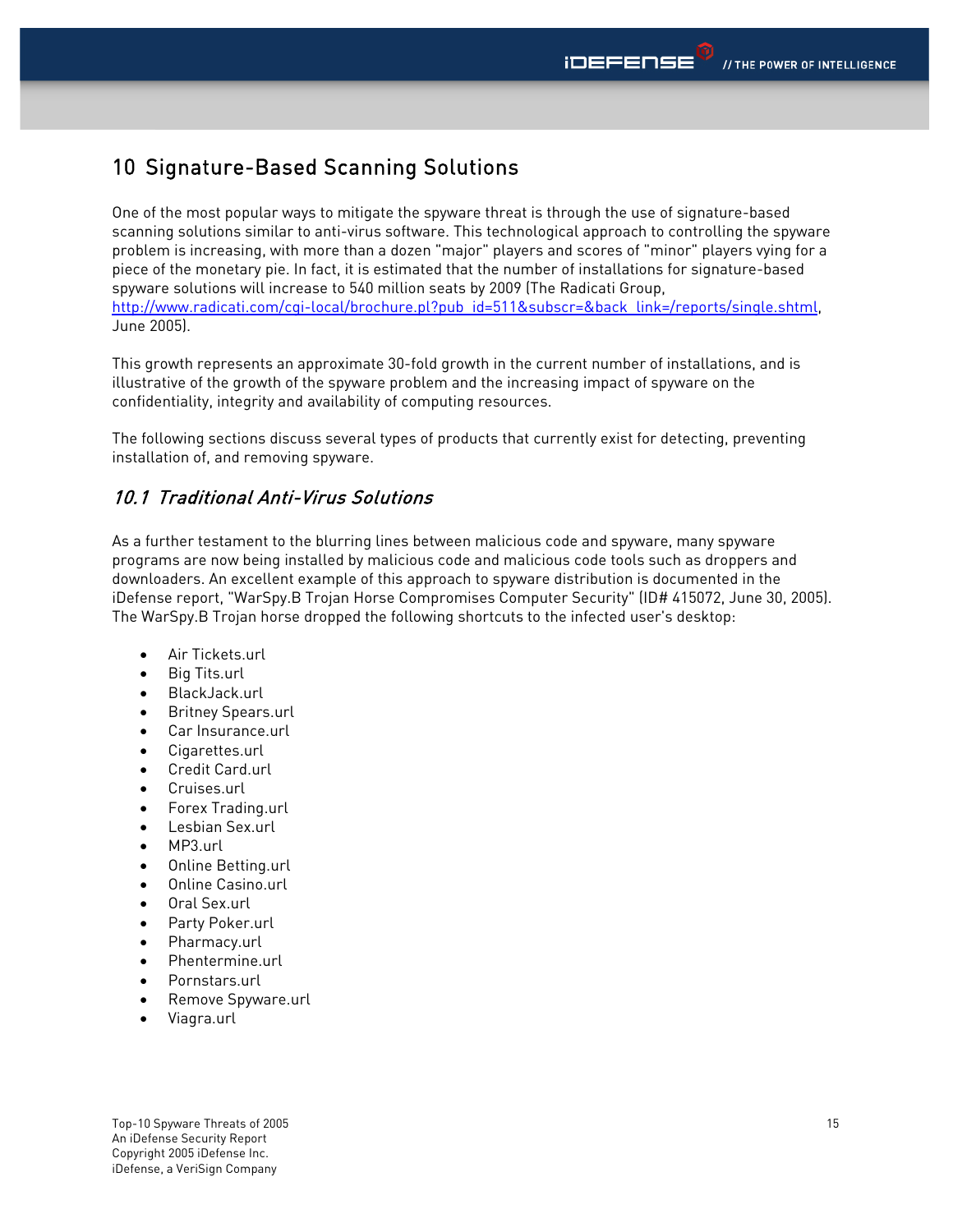### 10.2 Dedicated Anti-Spyware Solutions

Dedicated software designed to detect and eliminate spyware is one of the fastest-growing IT markets today. Dedicated anti-spyware solutions are becoming increasingly proficient at detecting and eliminating spyware applications through signature-based scanning. Two sites, Anti-Spyware Software Review (http://anti-spyware-review.com/) and Adware Report (http://www.adwarereport.com/) provides overviews and comparisons of the most popular commercial anti-spyware products. A comparison of the two "top 10" lists yields dramatically different testing results, and therefore the listings should be used more as a guideline than as a rule. Also, while the sites claim independence, the exact nature of their independence could not be determined.

### 10.3 Hybrid Anti-Virus/Anti-Spyware Solutions

With the increased threat from spyware, some traditional anti-virus companies are getting into the act and adding spyware signatures to their existing anti-virus solutions. While this may seem like the optimal approach, none of the hybrid products offered to date is as comprehensive as are the best dedicated antispyware solutions.

### 10.4 Problems with Signature-Based Scanning Solutions

The downside of all of anti-spyware scanning solutions is that they rely primarily upon signature-based technologies, and the development of anti-spyware (or anti-virus) signatures always lags behind the release of a new spyware threat, no matter how severe that threat may be.

Signature-based scanning solutions must include signatures for specific spyware threats, and the distributors of the spyware may take exception to being categorized as such and threaten litigation. The threatened litigation may result in a temporary (or permanent) delisting of the spyware product from various signature-based scanner vendors, and the end-user is unlikely to know when this occurs, leaving them vulnerable (PCWORLD.COM,

http://p144.news.scd.yahoo.com/s/pcworld/20050623/tc\_pcworld/121583, June 23, 2005). The delisting process is particularly a problem with smaller companies lacking the financial resources to defend themselves from the actions of large spyware distributors.

Another problem is that anti-spyware vendors may intentionally form partnerships with particular spyware distributors. A recent example of this is Microsoft's partnership with the infamous Hotbar.com, as reported on the Adware Report website (http://www.adwarereport.com/mt/archives/000150.html, June, 2005). In fact, upon visiting http://www.hotbar.com, the Microsoft Partnership logo is proudly displayed: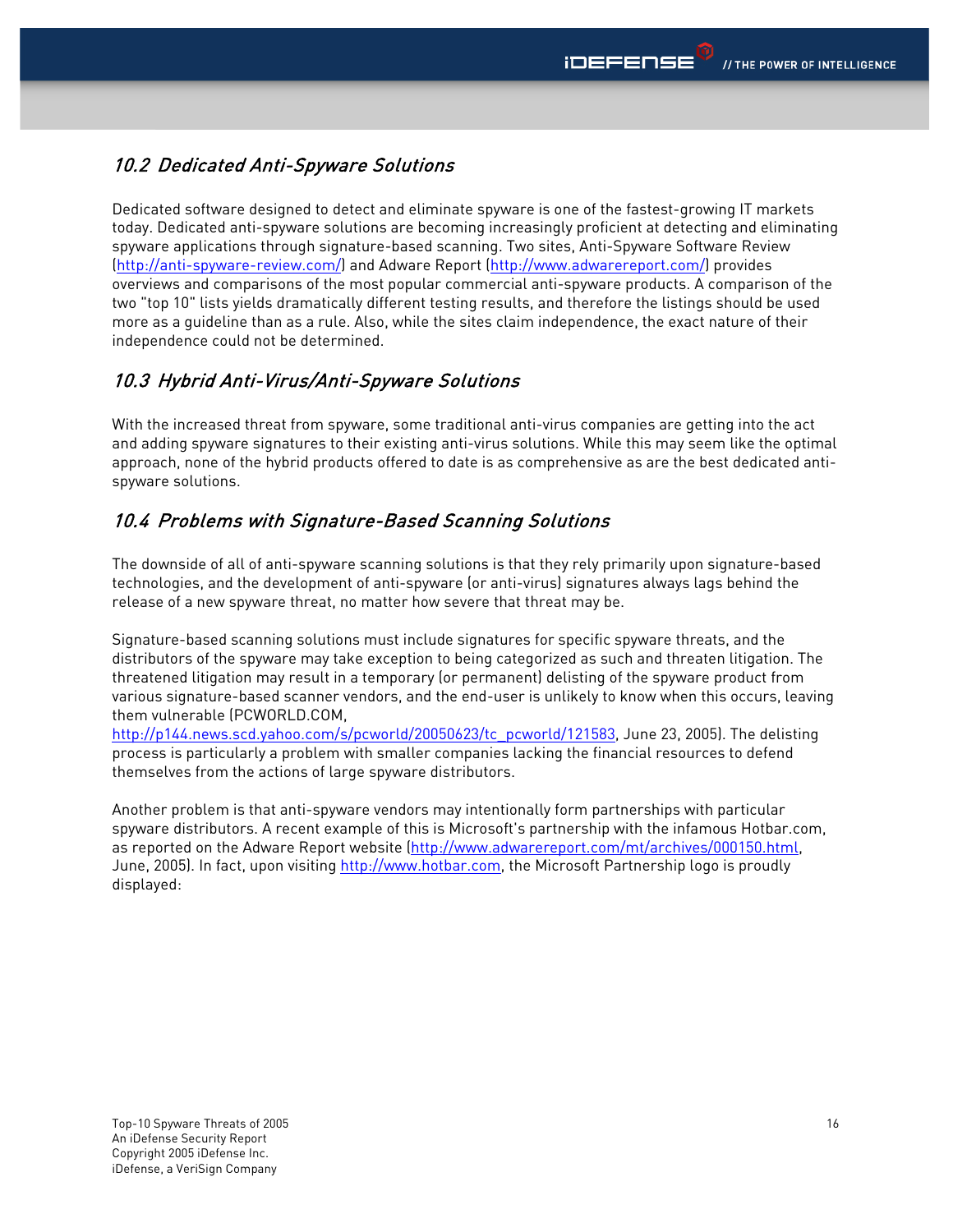

Microsoft Certified Partner Logo on Hotbar.com

The corresponding partner profile can be located at: http://directory.microsoft.com /mprd/PartnerProfile.aspx?RowKey=b0d237a7-3fc8-411f-862f-d8dd15dfb599&LanguageDropDown=173.

An excerpt of this partner profile follows:

### **Partner Profile** HOTBAR.COM INC

(HOTBAR.COM INC.)

Hotbar.com, Inc. is a New York City based Internet company dedicated to customizing and maximizing the Web's interactive potential. Founded upon a vision to change the way people browse the Web, Hotbar.com developed the patent pending Hotbar Smart Toolbar, a revolutionary browser add-on that brings the entire Internet to the browser. This Smart Toolbar categorizes over 2.5 million sites into over 2,000 major categories and over 200,000 sub-categories. While surfing, the toolbar's Smart Buttons relate to each particular site visited, offering additional information on the related topic.

#### \*This description and profile was provided verbatim by the partner

### HOTBAR.COM INC

HOTBAR.COM INC. 226 West 37th St. (11th floor) New York

New York 10018 United States

### Hotbar.com Partnership Profile in Microsoft's Partner Directory

The previously described delisting fiascos and the Microsoft/HotBar partnership have eroded confidence in some of the anti-spyware vendors, and in Microsoft's case has led to allegations of the "fox guarding the henhouse," even though Microsoft anti-spyware currently detects HotBar as a spyware application. It is obvious that industry-wide effort must be exerted on standardizing what specific applications should be considered as spyware.

Top-10 Spyware Threats of 2005 An iDefense Security Report Copyright 2005 iDefense Inc. iDefense, a VeriSign Company

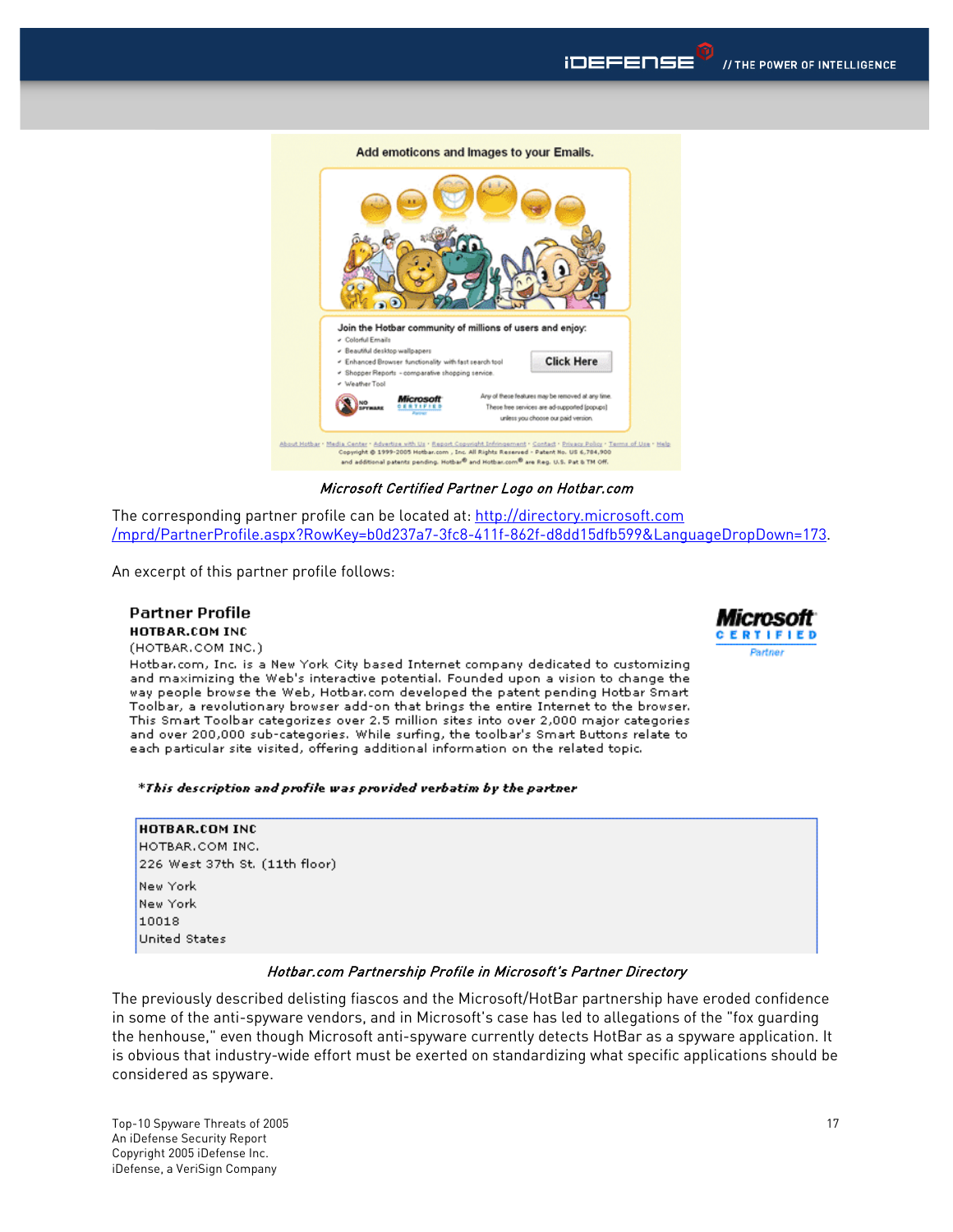## 11 Intelligence Information

Spyware intelligence provides timely and actionable information on emerging spyware threats, often before anti-virus and/or anti-spyware software companies can develop signatures for the threats. Two recent iDefense Intelligence Operations reports, DLoader.PT Trojan Horse Downloads and Executes Malicious Code (ID# 413703, June 7, 2005) and RBot.BDB Worm Propagates via Weak Network Shares (ID# 415000, June 29, 2005), are examples of spyware being distributed by malicious code that was undetected by the major anti-virus vendors. Clearly, then, advanced intelligence can assist in spyware mitigation.

### 11.1 Gateway Anti-spyware Products

Analogous to gateway anti-virus solutions, there are several emerging gateway anti-spyware products that promise to stop spyware before it enters the network. While no comprehensive independent reviews are available for these anti-spyware gateway products, PCMag.com tested the efficacy of gateway antivirus products and found that they were not 100 percent effective (PCMAG.COM, http://www.pcmag.com/article2/0,1895,1600557,00.asp, June 8, 2004). Considering that the techniques for detecting and preventing malicious code and spyware are very similar, it is reasonable to assume that the response of a gateway anti-spyware product is similar to gateway anti-virus products.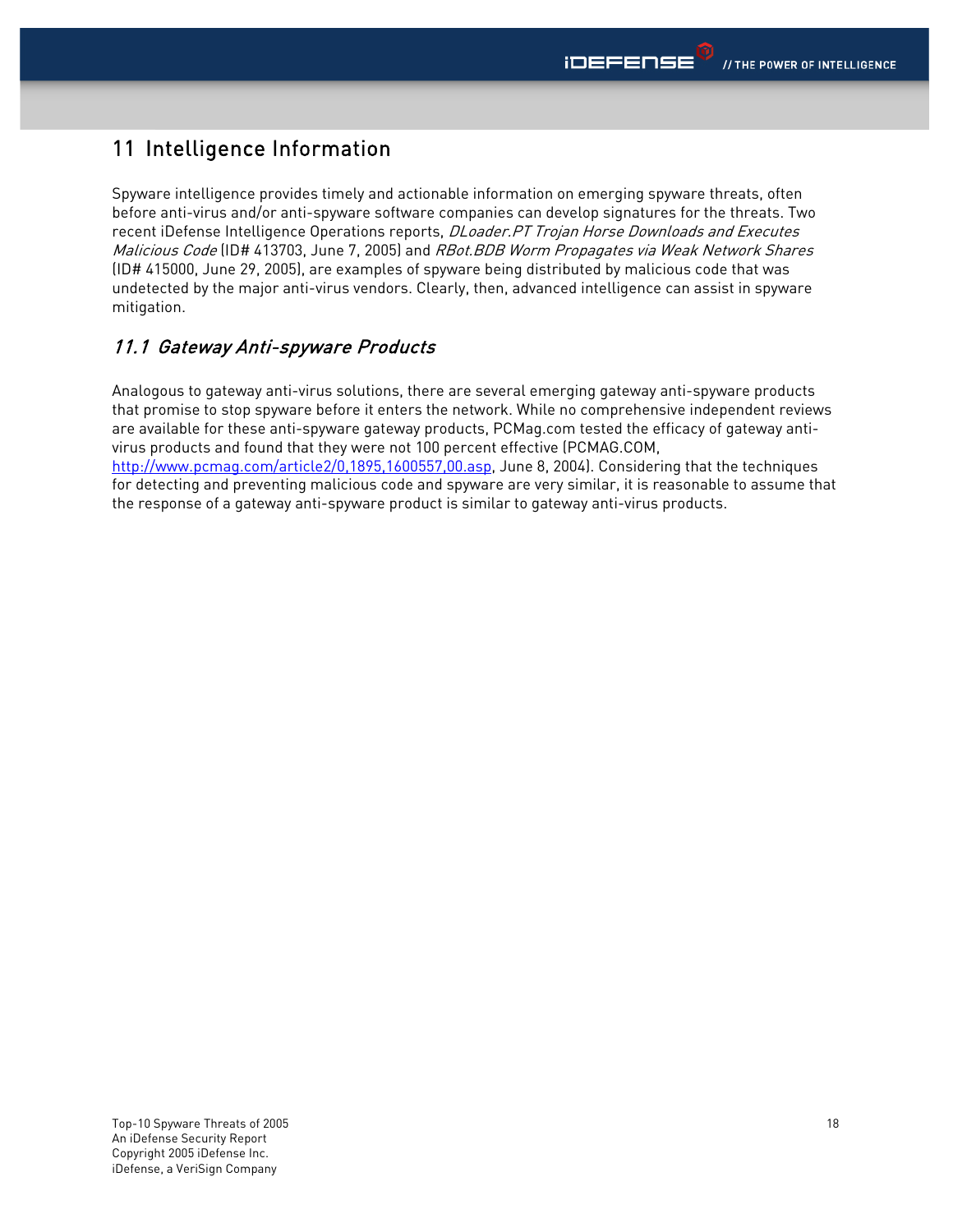## 12 Conclusion

Computer users in well-protected corporate networks are less likely to fall victim to spyware than are home users. However, in a society marked by an increasingly mobile workforce, spyware threats must be taken seriously. As anti-spyware solutions are not completely effective (see Keizer, Gregg, "Desktop Anti-Spyware Doesn't Cut It, Survey Says," InformationWeek, March 14, 2005, http://informationweek.com/story/showArticle.jhtml?articleID =159402838), and as advertising companies increasingly employ new techniques to increase profitability, corporations must reexamine the spyware threat and their response procedures.

Additionally, postings to independent newsgroups indicate that the spyware problem is not confined to home users, but that it often spills over into the corporate world, costing businesses time and money. The fact that major anti-spyware companies are being coerced into delisting particular products indicates the level of intensity of the current problem.

As the spyware threat increases, so will the expenditures to combat the threat. Despite the legislation with which corporations must comply, there is no legislation currently in effect to help them stave off the spyware threat. Distribution methods currently employed by spyware authors and distributors, while deceptive, do not violate the letter of the law. In addition, these techniques don't even violate restrictions included in the proposed SPY BLOCK legislation.

Even with the above prohibitions, it is obvious that much of the available spyware (such as Gator eWallet) is not in violation.

Even if legislation does change to better address adware and spyware issues today, a cat and mouse game will likely continue. Adware and spyware authors will quickly change the manner of installation and craft EULAs to get around whatever legal barriers put in place by the revised legislation.

Corporations must therefore fend for themselves when confronting the spyware threat, following industry best-practices coupled with technology-based mitigation strategies.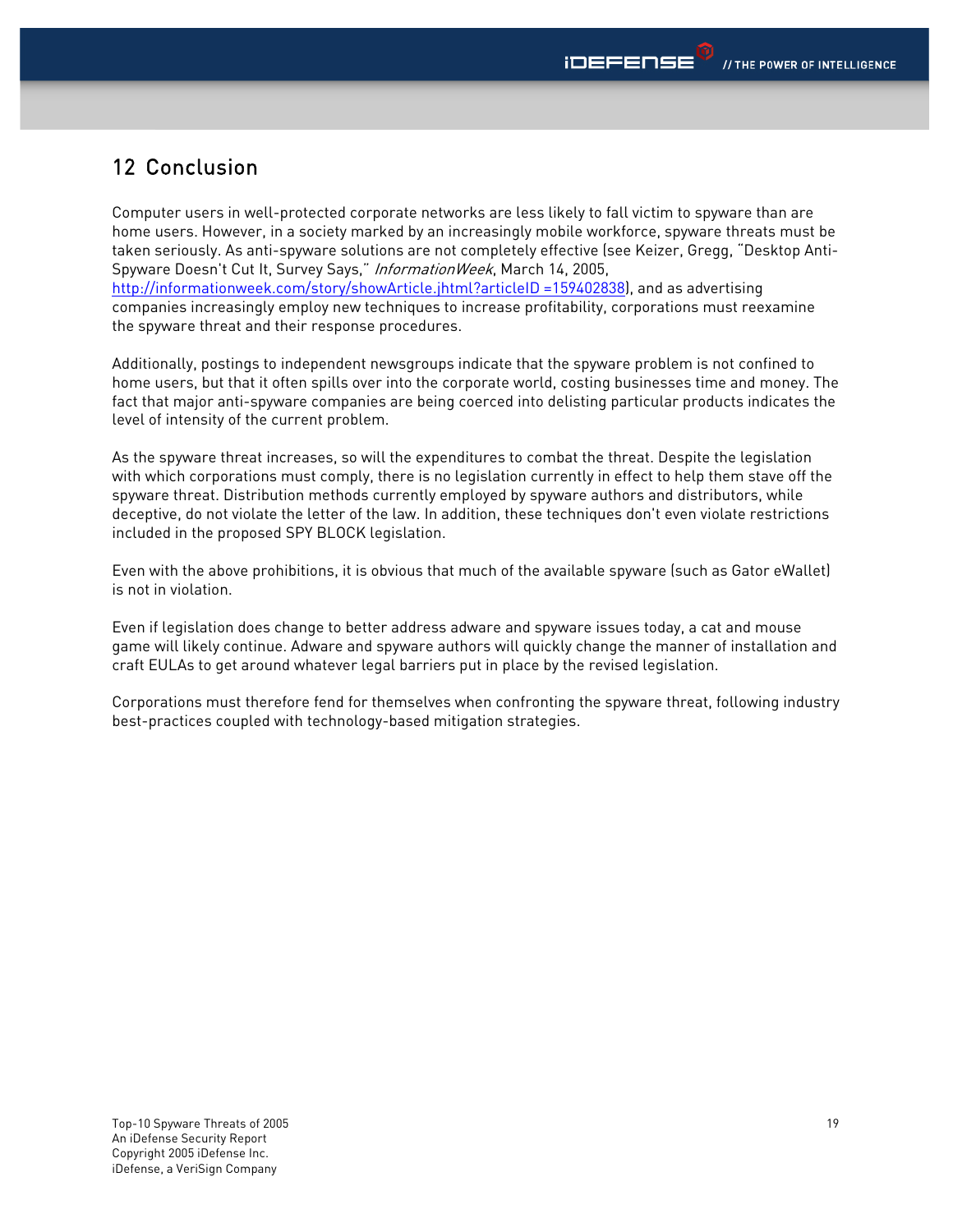### Appendix 1 - Gator EULA Agreement

--- Privacy Statement and End User License Agreement ---

You must agree to the terms of this Privacy Statement and End User License Agreement before you may install GAIN-Supported Software (defined below).

In exchange for offering you free software products, we collect anonymous usage information from your computer that we and our partners may use to select and display pop-up and other kinds of ads to you and to perform and publish research about how people use the Internet.

--- GAIN PRIVACY STATEMENT ---

### What is GAIN?

GAIN Publishing offers some of the most popular software available on the Internet free of charge ("GAIN-Supported Software") in exchange for your agreement to also install GAIN AdServer software ("GAIN"), which will display Pop-Up, Pop-Under, and other types of ads on your computer based on the information we collect as stated in this Privacy Statement. We refer to consumers who have GAIN on their system as "Subscribers."

### What Information Does GAIN Collect?

GAIN Is Designed to Collect and Use Non-Personal Information. GAIN collects certain nonpersonally identifiable information about your Web surfing and computer usage. This includes the URL addresses of the Web pages you view and how long you view Web pages; non-personally identifiable information on Web pages and forms including the searches you conduct on the Internet; your response to online ads; Zip code/postal code; country and city; standard web log information and system settings; what software is on the computer (but no information about the usage or data files associated with the software); software usage characteristics and preferences; and, for Gator(R) eWallet users, your first name and master password, if you choose to create one. For more information regarding the data we collect, click: www.gainpublishing.com/rdr/70/datause.html.

If you voluntarily submit personally-identifiable information to us - for example, when you request technical support - we only use that information to respond to you or handle your request. We do not merge it with the information collected by GAIN.

### How Do We Use This Information?

- To Deliver GAIN Ads. GAIN Publishing associates the non-personally identifiable information that GAIN collects to an anonymous, randomly generated Subscriber ID to create a profile of the categories of products or services in which Subscribers appear to be interested. We may also use information we collect to infer certain Subscriber demographic information such as gender, age range, and marital status.

We use the information we collect to display relevant ads on your computer ("GAIN Ads"). For representative full size examples of the each type of GAIN Ad that we may display and for ad vehicle frequency information, click: www.gainpublishing.com/rdr/70/about.html. GAIN Ads will appear while you are browsing the Web, not just when you use GAIN-Supported Software. GAIN Ads are not usually associated with or sponsored by the website that you are viewing at the time you receive them. In fact, GAIN Ads may be from a competitor of a website you are viewing.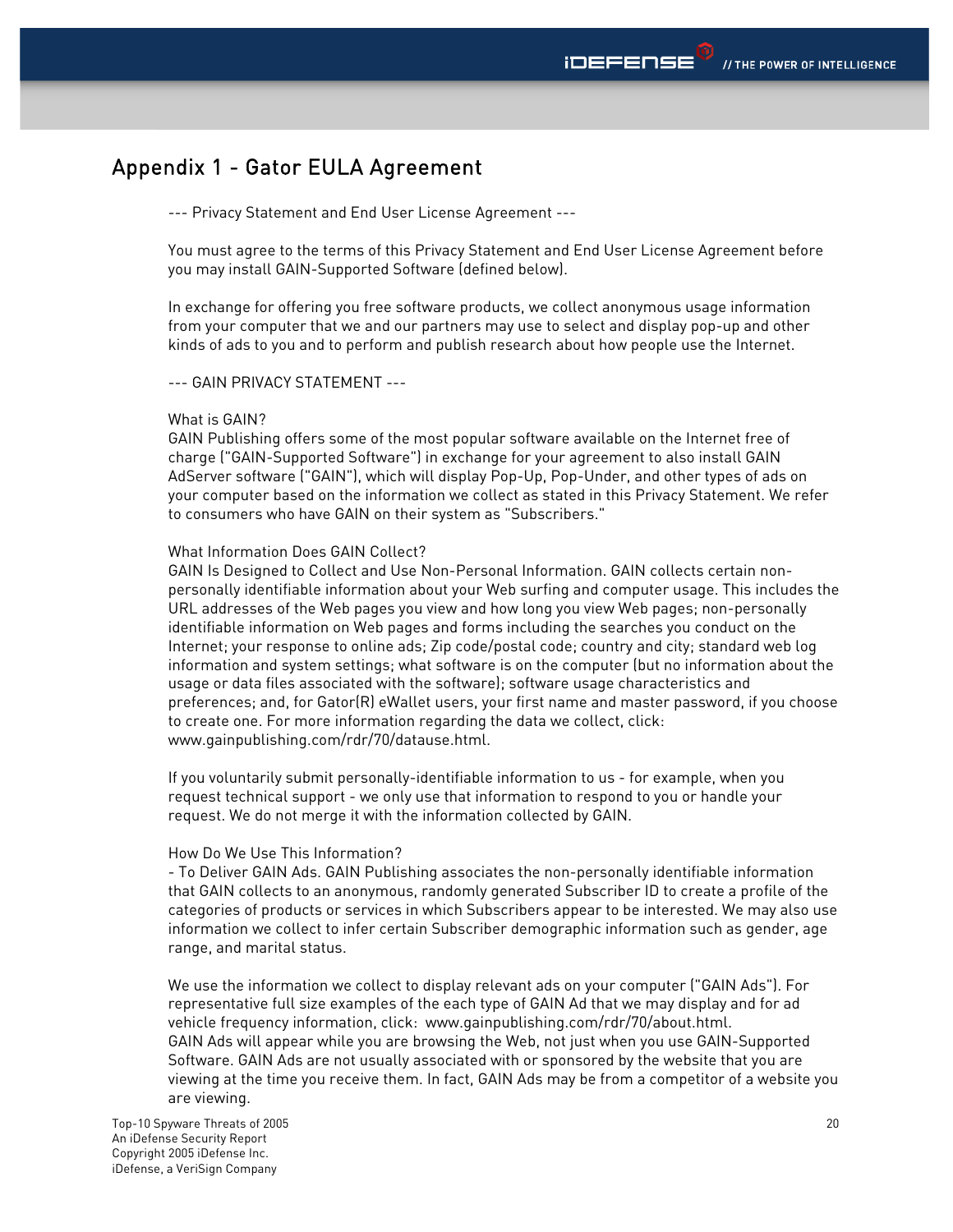All GAIN Ads have the GAIN logo or "GAIN" in the title bar so that you will know that they were displayed by us. All of our Pop-Up ads also have a "?" in the upper right-hand corner and/or a "more info" link at the lower right hand corner. Clicking on either of these icons will provide you with more information about GAIN Ads and how to uninstall GAIN from your computer.

### - To Enhance Third-Party Advertising.

We may also develop commercial relationships with third-party websites ("Third Party Advertising Partners") to make the ads you are shown more relevant to you when you view their websites. We do this through the use of your anonymous behavioral profile and demographic inferences. If you would like to know your choices about having your anonymous information used in this way, click: www.gainpublishing.com/rdr/70/cookies\_out.html.

#### - To Conduct Research.

We aggregate anonymous data regarding Subscribers' online activities to better understand how consumers use the Web. For example, we may gather and use information on how Subscribers use various search engines or websites.

### With Whom Do We Share Information?

#### - Search Partners.

We may transmit our Subscribers' search queries to search partners, who use this information to provide us with search results and other information, which we then display to our Subscribers.

#### - Third-Party Advertising Partners.

We may share information we collect with our Third Party Advertising Partners. If we do so, we will require by contract that they treat this information in accordance with our privacy promises.

#### - For Research.

We use aggregate anonymous data regarding Subscribers' online behavior to better understand how consumers use the Web. To that end, we may use aggregated, anonymous online traffic behavior to report emerging Web usage trends to the press or to the public. For example, we might issue a press release stating that GAIN Subscribers tend to visit certain websites more often than others. We may also use this aggregated, anonymous information to develop reports for our corporate clients so that they can better understand trends in online consumer behavior and how those trends relate to their businesses.

### - Other Limited Circumstances.

We may also share information with third parties who help us perform a business function (their use of such information is limited by our internal policies and/or confidentiality agreements, as applicable); to protect our rights, or if under a legal obligation. For more information, click: www.gainpublishing.com/rdr/70/disclosure.html

#### Cookies and Web Beacons

Claria may write and access cookies on your computer. Among other things, these cookies enable us, or our Third Party Advertising Partners, to use anonymous behavioral profiles and demographic inferences to increase the relevance of online ads you receive.

Some GAIN Ads include "web beacons," and some of our advertisers and Third Party Advertising Partners may also include web beacons on some of their web pages at our request. These web beacons allow us to access the cookies we set and provide ad campaign analysis. For more information on cookies and web beacons, click: www.gainpublishing.com/rdr/70/cookies.html.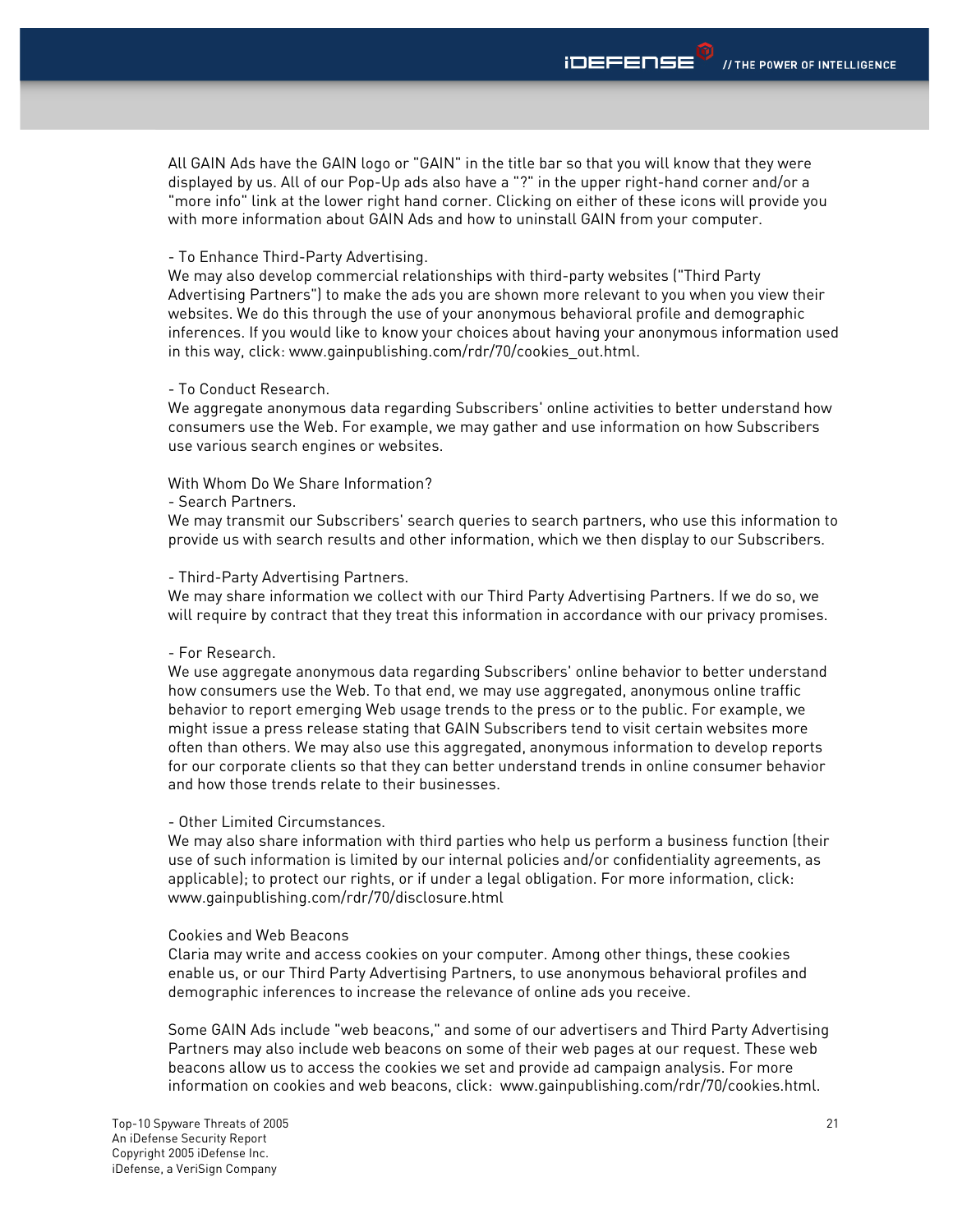How Do I Stop The Display of GAIN Ads?

You can stop receiving GAIN Ads by uninstalling all of the GAIN-Supported Software from your computer, or, alternatively, purchasing a license to ad-free versions of all GAIN-Supported Software on your computer where available. Because the use of GAIN is required as long as you keep a copy of one or more, GAIN-Supported Software products on your computer, GAIN cannot be independently uninstalled. The only authorized means to uninstall GAIN-Supported Software is to use the Add/Remove Programs facility in the Microsoft Windows Control Panel. To see which GAIN-Supported Software is on your computer, and for more detailed uninstall instructions, click: www.gainpublishing.com/rdr/70/about\_gain.html. After the removal of all GAIN-Supported Software, GAIN will immediately cease the display of advertisements, and will automatically remove itself from your computer, typically within a few minutes.

If you have any trouble removing our software, of if you have other questions about GAIN, click: www.gainpublishing.com/rdr/70/contact.html to send us an e-mail or get our toll free telephone number.

Some of our GAIN-Supported Software has ad-free versions available for purchase. If you purchase any such software, you will not receive GAIN advertising (unless you have other, free versions of GAIN-Supported Software), but GAIN will collect and use the anonymous information described in this privacy policy. To purchase versions of our GAIN-Supported Software that do not display advertising click: www.gainpublishing.com/rdr/70/software.html.

### Sale, Merger, or Asset Transfer

If Claria Corporation or any of its assets is purchased or merged with another company, information we have collected from you may be one of the transferred assets.

### Changes to this Statement

If Claria (or its successors) makes any material changes to our collection, use, or disclosure of your personally identifiable information, we will give you notice of these changes (such as by using an online pop-up message) and an opportunity to choose whether to have your personallyidentifiable information treated under the terms of the revised policy. We will also continue to publish the current Privacy Statement on our website.

For support questions contact us at support@qainpublishing.com. For specific questions regarding the specific terms of this Privacy Statement, contact us at privacy@gainpublishing.com.

--- GAIN PUBLISHING END USER LICENSE AGREEMENT ---

The capitalized terms in this GAIN Publishing End User License Agreement ("Terms") shall have the same definitions provided in the GAIN Publishing Privacy Statement ("Privacy Statement"). GAIN and GAIN-Supported Software shall be collectively referred to as "Licensed Materials." In order to install any Licensed Materials, you must agree to these Terms. Installation and use of the Licensed Materials is voluntary and you may terminate these Terms at any time by uninstalling all GAIN-Supported Software using the Microsoft Windows Add/Remove Programs function. For more detailed uninstall instructions, click:

www.gainpublishing.com/rdr/70/about\_gain.html. Likewise, we may modify or discontinue your right to access or use the Licensed Materials at any time and for any reason.

- Ownership and Authority to Bind Users of Subscribers' Computers.

You must either own the computer on which the Licensed Materials will be installed, or you must be authorized by the owner of the computer to install it. If the computer has other users, you must obtain their consent to these Terms.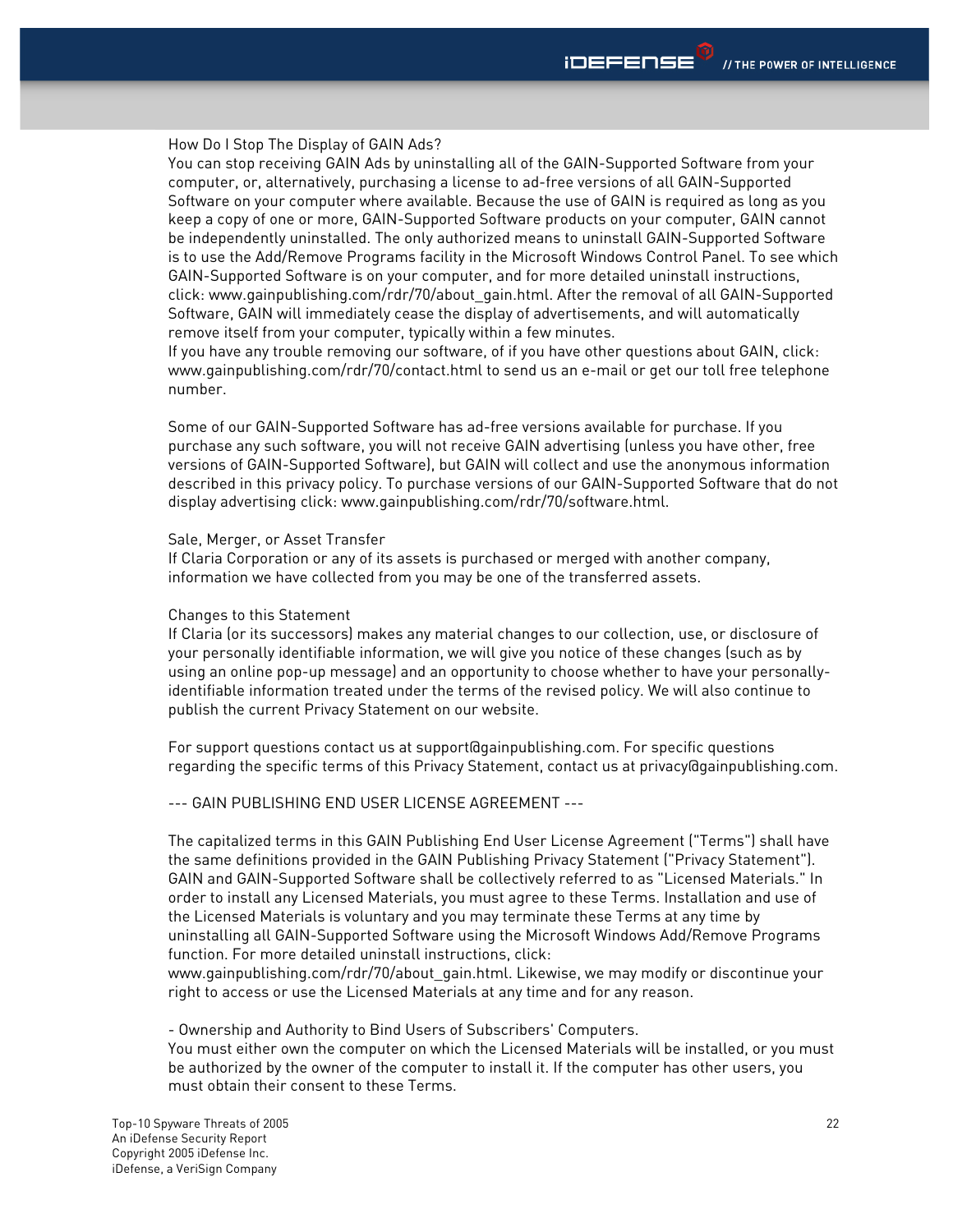- Scope of License and License Restrictions.

Solely for your own personal, non-commercial purposes, we grant you the right to install the Licensed Materials and use GAIN-Supported Software. These are your only rights with regard to the Licensed Materials. The Licensed Materials are licensed, not sold to you. You may not modify, reverse-engineer, decompile, disassemble, or otherwise discover the Licensed Materials. All communications between GAIN Publishing and the Licensed Materials and the content stored on GAIN Publishing's computer servers and in the Licensed Materials includes confidential information of GAIN Publishing and you may not access, publish, transmit, display, create derivative works of, store, or otherwise exploit any such confidential information except as such functions are performed by the Licensed Materials in the ordinary course of operation. You do not have the right to create derivative works of Licensed Materials.

#### - Interference.

You agree that you will not use, or encourage others to use, any method to uninstall the Licensed Materials other than through the use of the Add/Remove Programs feature of the Microsoft operating system. Use of any robot, spider, other automatic or non-automatic manual device or process intended to interfere or attempt to interfere with the proper working of the Licensed Materials is prohibited.

#### - Privacy.

The Privacy Statement is incorporated into these Terms. Our Privacy Statement governs the collection, use and disclosure of information we collect from you. Users of the Gator eWallet, are solely responsible for maintaining the confidentiality of their Gator eWallet master password. They are also responsible for all uses of their Gator eWallet master password and any and all related uses of their information stored in any GAIN-Supported Software.

### - Updates.

Occasionally, we may, automatically, or through other means, update, upgrade, or patch the Licensed Materials. Your license to an existing version of Licensed Materials may, at GAIN Publishing's discretion, expire when new versions of Licensed Materials are released. Notwithstanding the foregoing, we have no obligation to make available to you any subsequent versions of Licensed Materials.

### - Disclaimer of Warranty.

USE OF THE LICENSED MATERIALS IS AT YOUR OWN RISK. GAIN PUBLISHING PROVIDES THE LICENSED MATERIALS ON AN "AS IS," "WHERE IS," BASIS WITHOUT WARRANTY OF ANY KIND, EITHER EXPRESS, IMPLIED OR STATUTORY, INCLUDING BUT NOT LIMITED TO THE IMPLIED WARRANTIES OF MERCHANTABILITY, FITNESS FOR A PARTICULAR PURPOSE, ACCURACY, OR NON-INFRINGEMENT. GAIN PUBLISHING ALSO DISCLAIMS ALL LIABILITY WITH REGARD TO YOUR VIEWING OF ANY WEB PAGES THAT MAY BE AVAILABLE BY LINK OR OTHERWISE FROM SEARCH RESULTS OR OTHER INFORMATION YOU RECEIVE WHEN USING GAIN-SUPPORTED SOFTWARE. THIS DISCLAIMER OF WARRANTY CONSTITUTES AN ESSENTIAL PART OF THIS AGREEMENT. GAIN PUBLISHING MAKES NO WARRANTY THAT INFORMATION PROVIDED BY THE LICENSED MATERIALS IS ACCURATE, RELIABLE, TIMELY, UNINTERRUPTED, ERROR-FREE, OR OTHERWISE WILL MEET YOUR EXPECTATIONS. THE ABOVE EXCLUSIONS MAY NOT APPLY IN JURISDICTIONS THAT DO NOT ALLOW THE EXCLUSION OF CERTAIN IMPLIED WARRANTIES.

### - Limitation of Liability.

IN NO EVENT WILL GAIN PUBLISHING, CLARIA, DISTRIBUTORS OF THE LICENSED MATERIALS, SUPPLIERS, ADVERTISERS, OR THIRD PARTY DEVELOPERS, OR ANY OF THE FOREGOING ENTITIES' OFFICERS, DIRECTORS, EMPLOYEES, OR AGENTS (COLLECTIVELY "Protected Parties") BE LIABLE FOR ANY INDIRECT DAMAGES, INCLUDING, BY WAY OF ILLUSTRATION AND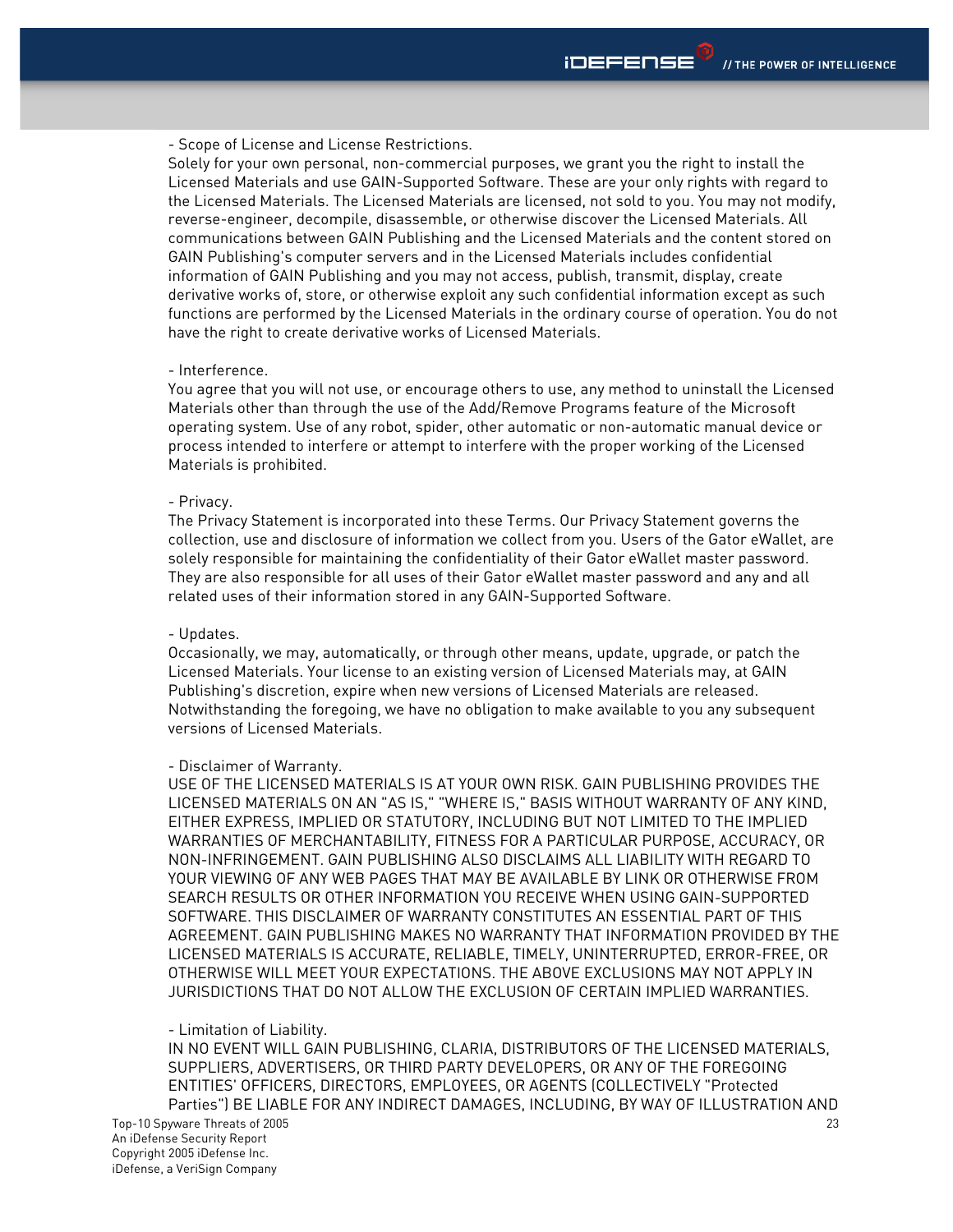NOT LIMITATION, LOST PROFITS, LOST BUSINESS OR LOST OPPORTUNITY, OR ANY INDIRECT, SPECIAL, INCIDENTAL OR CONSEQUENTIAL OR EXEMPLARY DAMAGES, INCLUDING LEGAL FEES, ARISING OUT OF THE DOWNLOAD, USE, OR INABILITY TO USE THE LICENSED MATERIALS, OR INFORMATION YOU RECEIVE WHEN USING THE LICENSED MATERIALS. IN NO EVENT WILL THE MAXIMUM CUMULATIVE LIABILITY UNDER THESE TERMS, OR THE GAIN PUBLISHING PRIVACY STATEMENT, EXCEED THE LESSER OF \$100 OR THE REVENUE ACTUALLY RECEIVED BY GAIN PUBLISHING OR CLARIA DIRECTLY ATTRIBUTABLE TO YOUR USE OF THE LICENSED MATERIALS.

Because some states or jurisdictions do not allow the exclusion or the limitation of liability for consequential or incidental damages, in such states or jurisdictions, the Protected Parties' liability shall be limited to the extent permitted by law.

#### - Compliance with Laws.

You must comply with all applicable laws, including export control laws, and these Terms. For more information on compliance with export laws, click:

www.gainpublishing.com/rdr/70/export.html. Some states may restrict or regulate your use of the Licensed Materials. Click: www.gainpublishing.com/rdr/70/stateregs.html for more information on this topic. We may display important messages to Subscribers in certain regions or States and may use your computer's time zone settings to determine which Subscribers should see such messages. To ensure that you receive those messages, you hereby represent that your computer's time zone settings accurately reflect the physical location of your computer.

### - Applicable Law.

The laws of the State of California will govern these Terms, without reference to conflicts of law principles. The United Nations Convention on Contracts for the Sale of Goods does not apply to these Terms.

### - Arbitration.

Any claim or controversy arising out of or related to these Terms, the Privacy Statement, or the Licensed Materials shall be settled by binding arbitration in San Mateo County, California, in accordance with the rules of the American Arbitration Association. Any such claim or controversy shall be arbitrated on an individual basis and shall not be consolidated with a claim of any other party. The foregoing shall not preclude GAIN Publishing from seeking any injunctive relief in State or Federal courts for protection of its intellectual property rights.

### - General.

These Terms set forth the entire understanding and agreement between you and us with respect to the subject matter hereof. If any provision or provisions hereof shall be held to be invalid, illegal, or unenforceable, the validity, legality, and enforceability of the remaining provisions shall not be in any way affected thereby. Except as described herein, you may not assign these Terms without our explicit consent. These Terms may change in the future. In such case, and when appropriate, GAIN Publishing will obtain your consent prior to the new Terms. You are responsible for fees associated with gaining access to the Licensed Materials, including the fees associated with the equipment necessary to access the Internet and the fees charged by your ISP.

GAIN Publishing, the GAIN Network, and Feedback Research are business units of the Claria Corporation. Microsoft Windows is either a registered trademark or a trademark of Microsoft Corporation in the United States and/or other countries.

### Effective December 2004